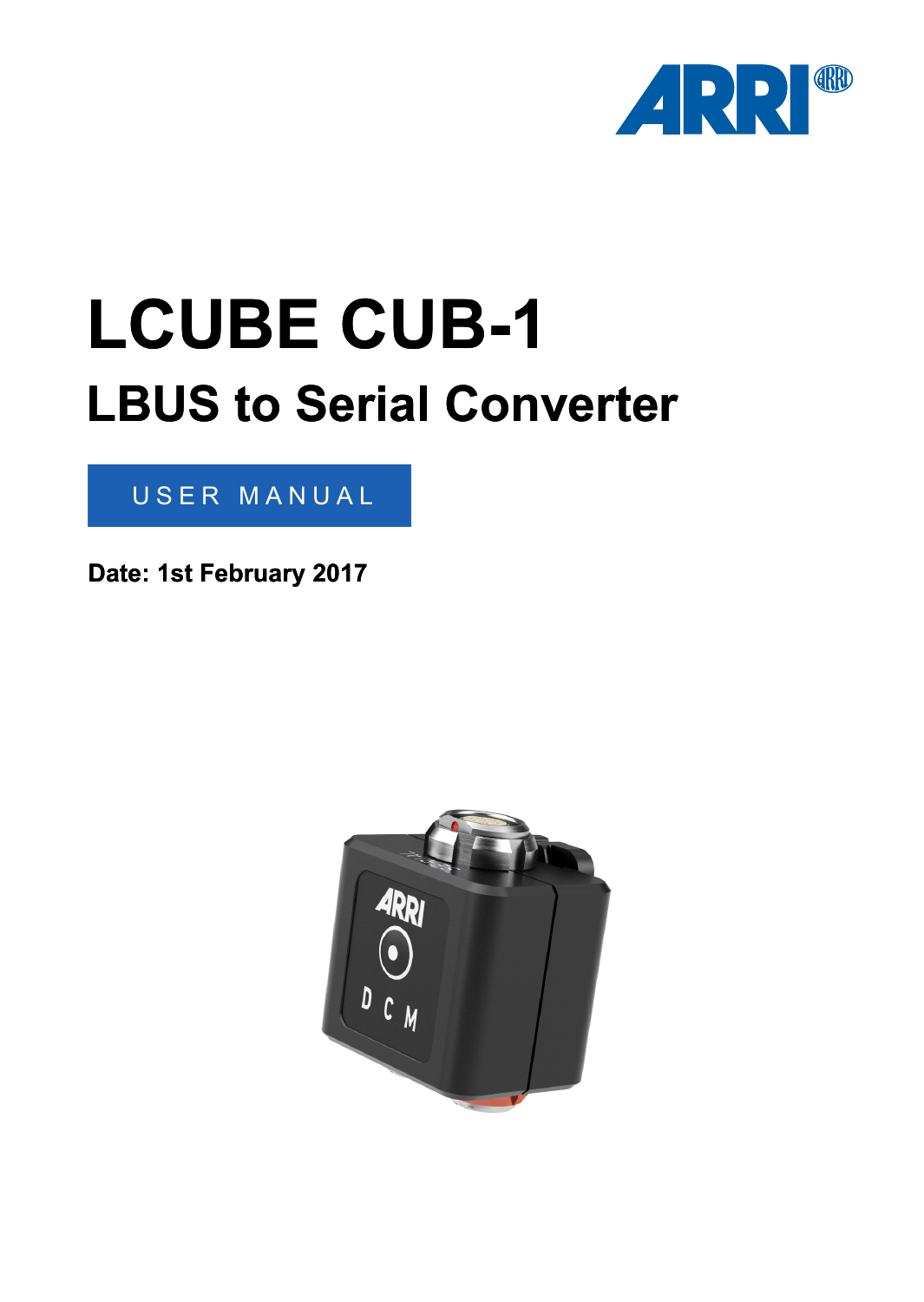#### **Imprint**

Copyright © 2017 Arnold & Richter Cine Technik GmbH & Co. Betriebs KG. All rights reserved. No parts of this document may be reproduced without prior written consent of Arnold & Richter Cine Technik GmbH & Co. Betriebs KG. Specifications are subject to change without notice. Errors, omissions, and modifications excepted.

ARRI, ALEXA, AMIRA, Master Grip, LDS and LENS DATA SYSTEM are trademarks or registered trademarks of Arnold & Richter Cine Technik GmbH & Co. Betriebs KG. All other brands or products are trademarks or registered trademarks of their respective holders and should be treated as such. Original version.

#### **For further assistance**

ARRI Cine + Video Geräte Gesellschaft m.b.H.

Pottendorferstraße 23-25/3/1

A-1120 Vienna Austria

E-mail: [service@arri.com](mailto:service@arri.com)

Website: [www.arri.com](http://www.arri.com)

#### **Scope**

This User Manual applies to the following product:

| K0.0010104 | LCUBE CUB-1 with Software Update Packet SUP |
|------------|---------------------------------------------|
|            | 2.0.1                                       |

#### **Revision history**

| <b>Version</b> | ID       | Order#     | Release | Date      |
|----------------|----------|------------|---------|-----------|
| 01             | 10001784 | K5.0010634 | F06066  | 20.5.2016 |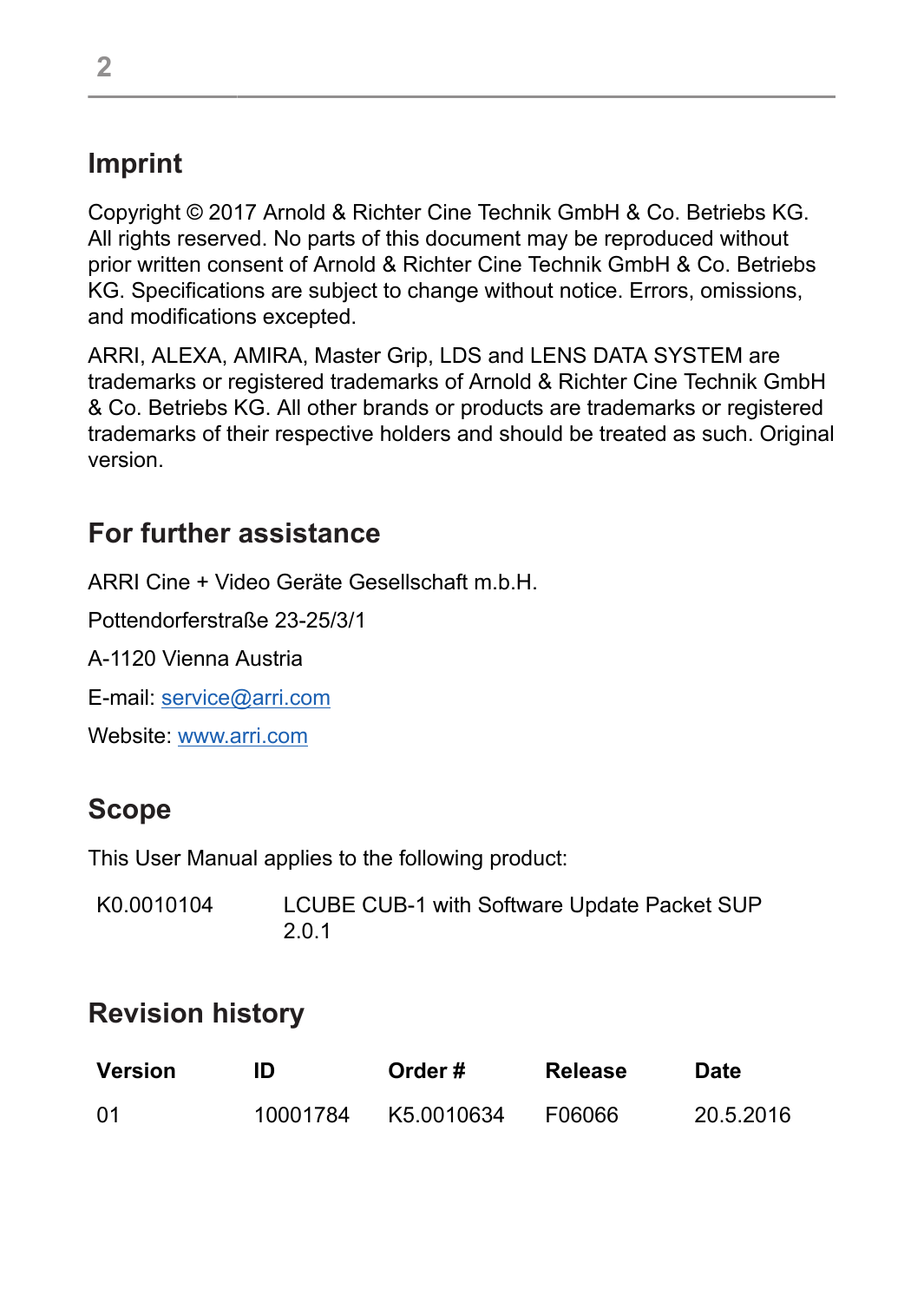10001784 K5.0010634 W01194 01.02.2017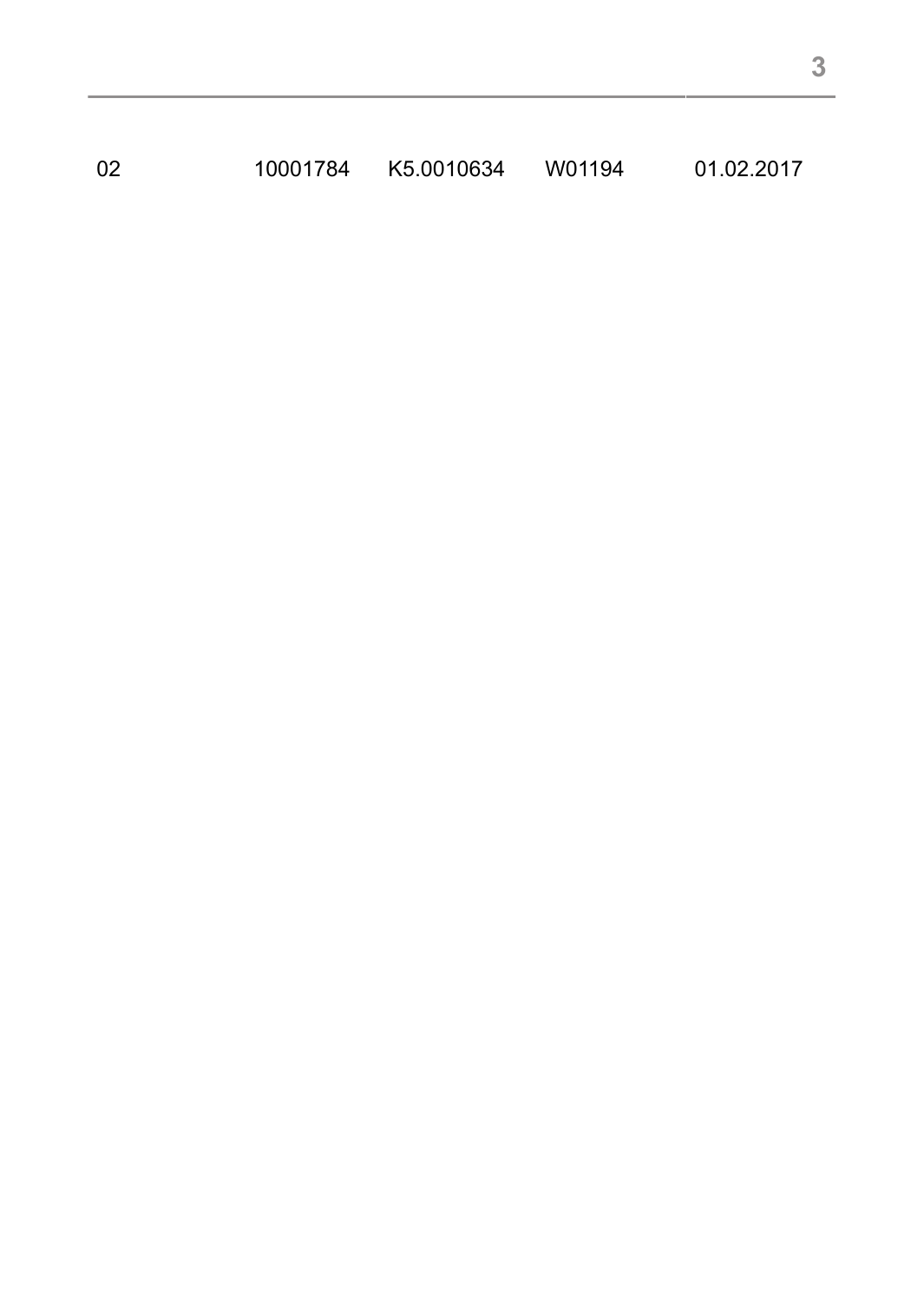#### **Disclaimer**

Before using the products described in this manual, be sure to read and understand all the respective instructions.

The ARRI LBUS to Serial Converter LCUBE CUB-1 is/are only available to commercial customers. By utilization, the customer agrees that the LCUBE CUB-1 or other components of the system are deployed for commercial use only. Otherwise the customer must contact ARRI before utilization.

While ARRI endeavors to enhance the quality, reliability and safety of their products, customers agree and acknowledge that the possibility of defects thereof cannot be eliminated entirely. To minimize the risk of damage to property or injury (including death) to persons arising from defects in the products, customers must incorporate sufficient safety measures in their work with the system and heed the stated canonic use.

ARRI or its subsidiaries do not assume any responsibility for losses incurred due to improper handling or configuration of the LCUBE CUB-1 or other system components.

ARRI assumes no responsibility for any errors that may appear in this document. The information is subject to change without notice.

For product specification changes after this manual was published, refer to the latest published ARRI data sheets or release notes, etc., for the most upto-date specifications. Not all products and/or types are available in every country. Please check with an ARRI sales representative for availability and additional information.

Neither ARRI nor its subsidiaries assume any liability for infringement of patents, copyrights or other intellectual property rights of third parties by or arising from the use of ARRI products or any other liability arising from the use of such products. No license, express, implied or otherwise, is granted under any patents, copyrights or other intellectual property right of ARRI or others.

ARRI or its subsidiaries expressly exclude any liability, warranty, demand or other obligation for any claim, representation, cause, action, or whatsoever, express or implied, whether in contract or not, including negligence, or incorporated in terms and conditions, whether by statue, law or otherwise. In no event shall ARRI or its subsidiaries be liable for or have a remedy for recovery of any special, direct, indirect, incidental, or consequential damages, including, but not limited to lost profits, lost savings, lost revenues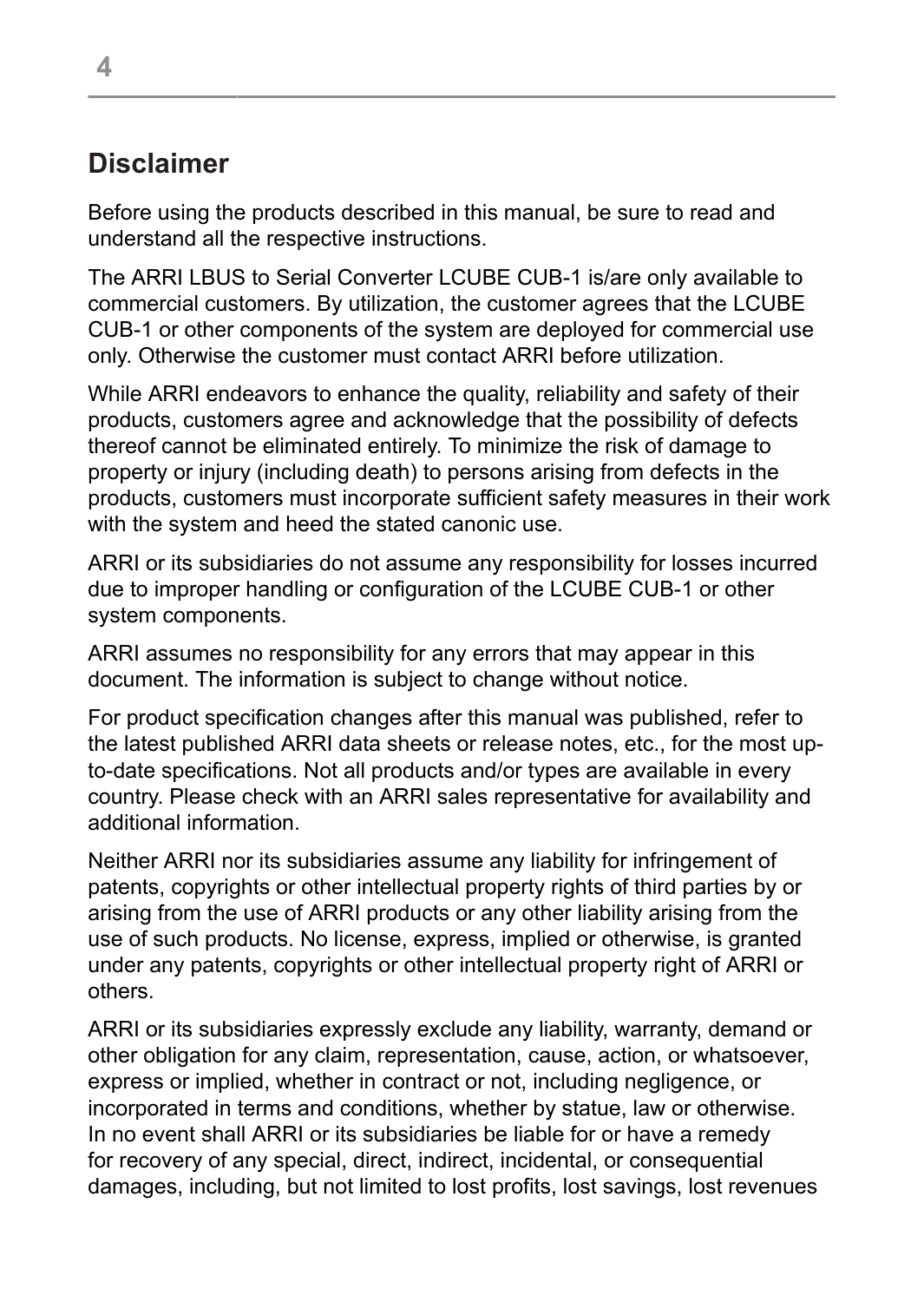or economic loss of any kind or for any claim by a third party, downtime, good-will, damage to or replacement of equipment or property, any cost or recovery of any material or goods associated with the assembly or use of our products, or any other damages or injury of the persons and so on or under any other legal theory.

In the event that one or all of the foregoing clauses are not allowed by applicable law, the fullest extent permissible clauses by applicable law are validated.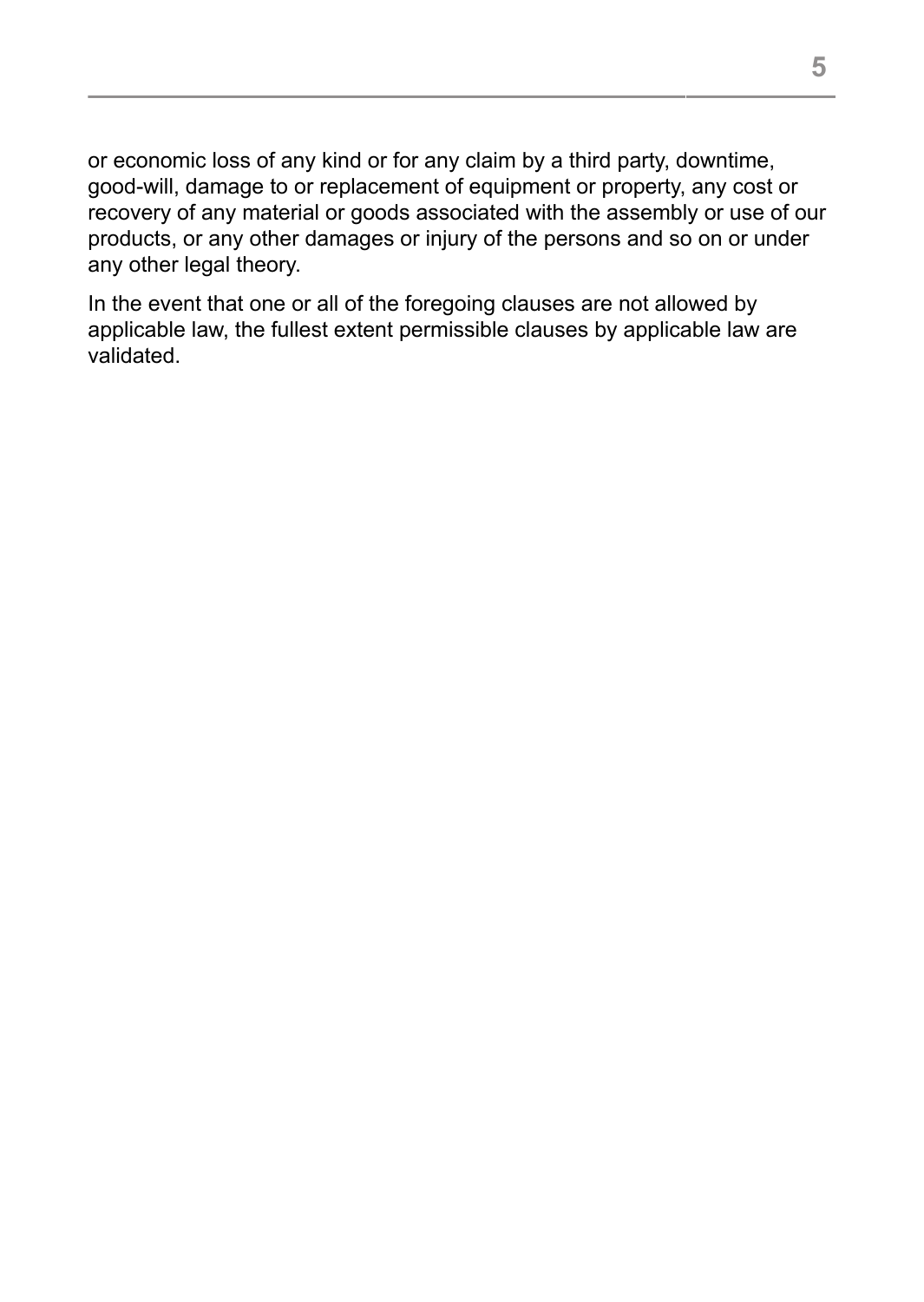# **Contents**

| 1              |     |       |                               |  |
|----------------|-----|-------|-------------------------------|--|
| $\overline{2}$ |     |       |                               |  |
| 3              |     |       |                               |  |
| 4              |     |       |                               |  |
| 5              |     |       |                               |  |
|                | 51  |       |                               |  |
| 6              |     |       |                               |  |
|                | 61  |       |                               |  |
|                | 6.2 |       |                               |  |
| 7              |     |       |                               |  |
|                | 71  |       |                               |  |
|                | 72  |       |                               |  |
|                | 7.3 |       |                               |  |
| 8              |     |       |                               |  |
| 9              |     |       |                               |  |
|                | 91  |       |                               |  |
|                | 92  |       |                               |  |
|                | 9.3 |       |                               |  |
|                |     | 931   | Distance measuring devices 24 |  |
|                |     | 9.3.2 |                               |  |
|                | 9.4 |       |                               |  |
|                |     | 941   |                               |  |
|                |     | 9.4.2 | Dimensions and weight25       |  |
|                | 9.5 |       |                               |  |
|                | 9.6 |       |                               |  |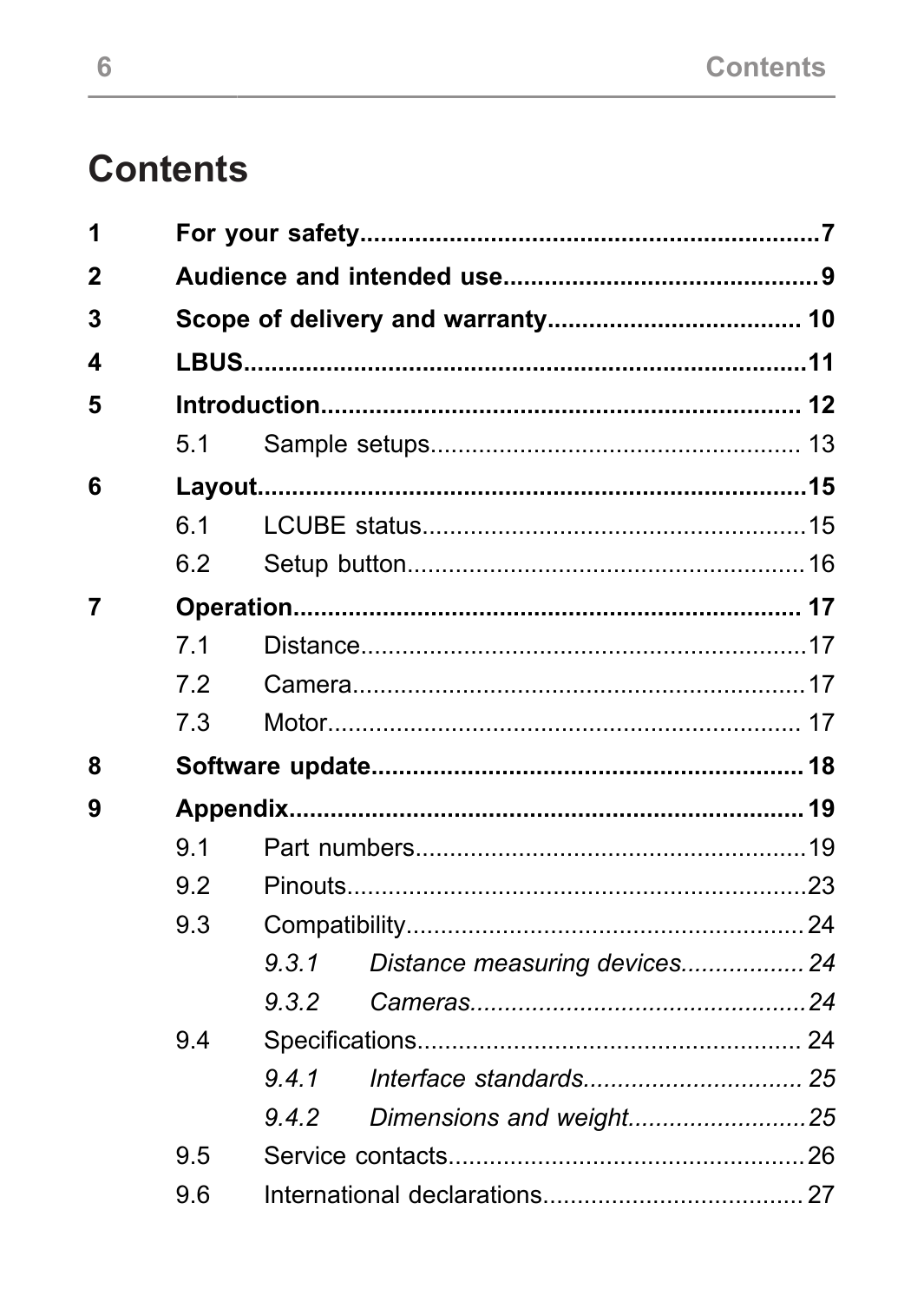# <span id="page-6-0"></span>**1 For your safety**

Before use, please ensure that all users read, understand, and follow the instructions comprehensively in this document.

#### **Risk levels and alert symbols**

Safety warnings, safety alert symbols, and signal words in these instructions indicate different risk levels:

# **DANGER!**

*DANGER* indicates an imminent hazardous situation, which, if not avoided, **will result in** death or serious injury.

# **WARNING!**

*WARNING* indicates a potentially hazardous situation, which, if not avoided, **may result in** death or serious injury.

### **A CAUTION!**

*CAUTION* indicates a potentially hazardous situation, which, if not avoided, **may result in** minor or moderate injury.

### *NOTICE*

*NOTICE* explains practices not related to physical injury. No safety alert symbol appears with this signal word.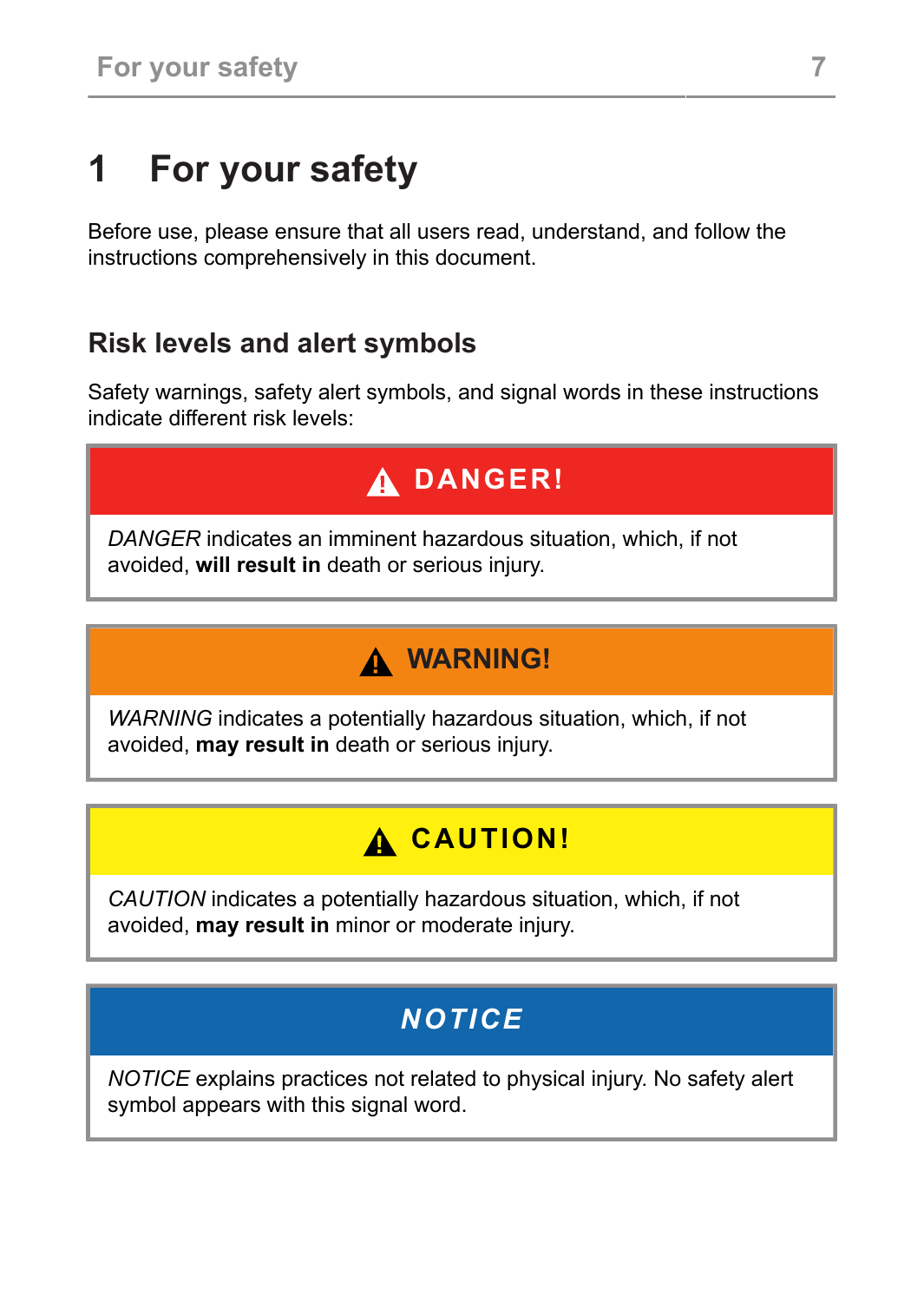**Note:** Provides additional information to clarify or simplify a procedure.

#### **Vital precautions**

### **DANGER!**

#### **Risk of electric shock and fire!**

Short-circuits may entail lethal damage!

Before use, read and follow all valid instructions.

Use solely and exclusively as described in the instructions.

Never open. Never insert objects.

For operation, always use a power source as indicated in the instructions.

Always unplug the cable by gripping the plug, not the cable.

Never try to repair. All repair work should be done by a qualified ARRI Service Center.

Never remove or deactivate any safety equipment (incl. warning stickers or paint marked screws).

Always protect from moisture, cold, heat, dirt, vibration, shock, or aggressive substances.

# **DANGER!**

#### **Risk of fire!**

Short-circuits and back currents to power supplies/batteries may entail lethal damage!

Always use original ARRI/cmotion LBUS cables to external power sources (D-Tap, XLR)! ARRI/cmotion LBUS cables to external power sources provide a protection circuit to prevent back currents to power supplies/batteries.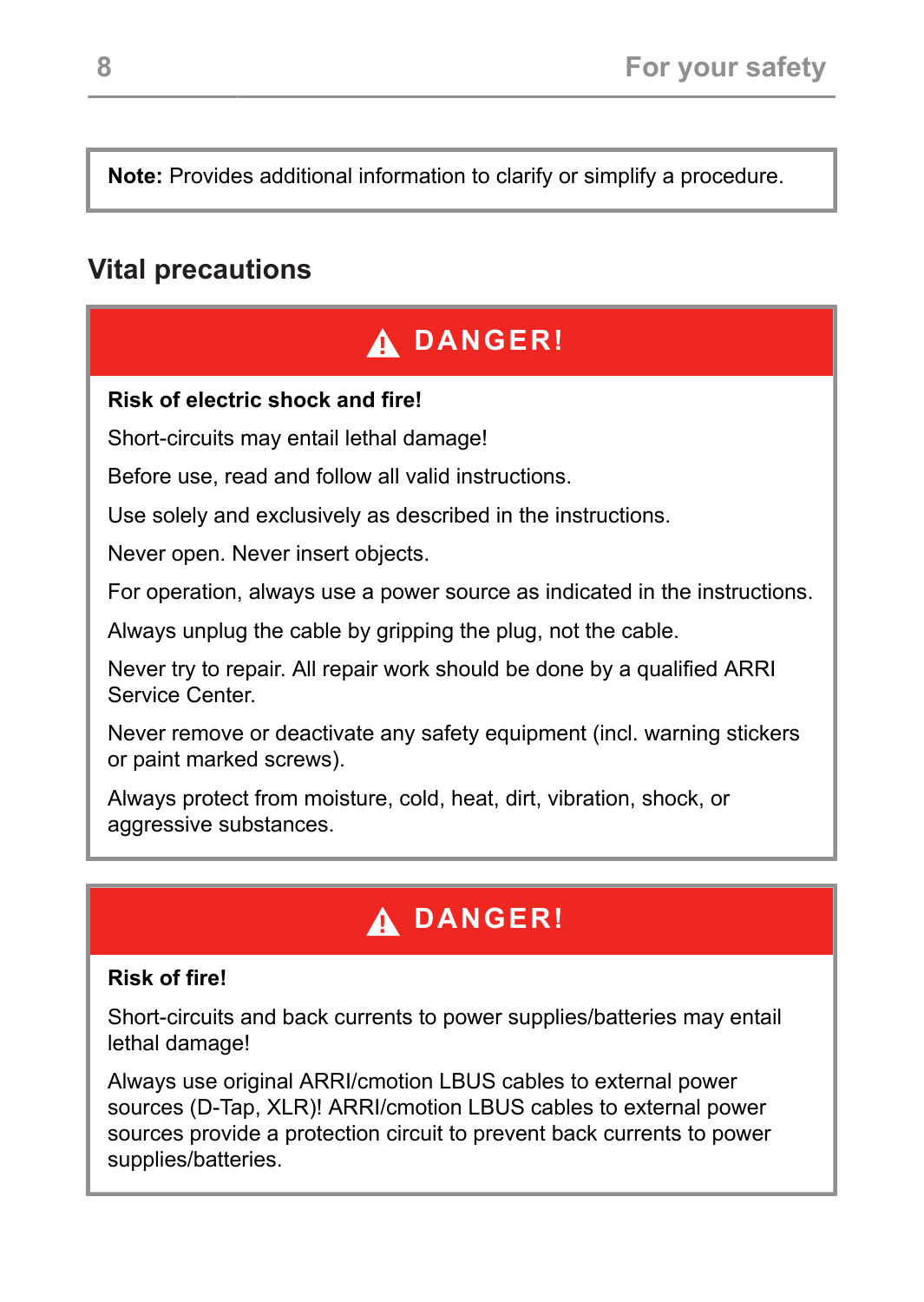# <span id="page-8-0"></span>**2 Audience and intended use**

#### *NOTICE*

The product is solely and exclusively available for commercial costumers and shall be used by skilled personnel only. Every user should be trained according to ARRI guidelines. Use the product only for the purpose described in this document. Always follow the valid instructions and system requirements for all equipment involved.

The LCUBE CUB-1 is solely and exclusively for use on professional camera setups.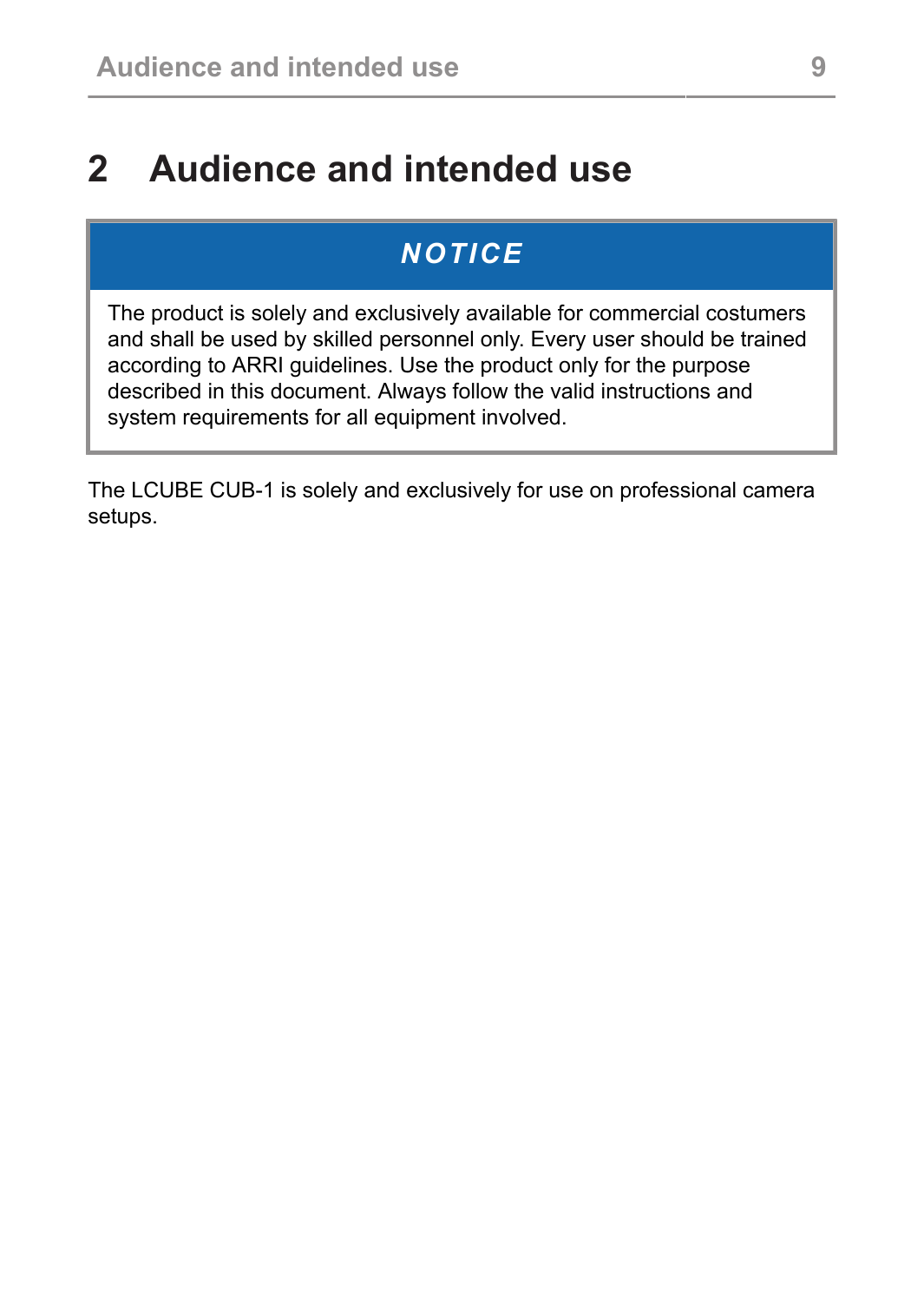# <span id="page-9-0"></span>**3 Scope of delivery and warranty**

#### *NOTICE*

Product and packaging contain recyclable materials. Always store, ship, and dispose of according to local regulations. ARRI is not liable for consequences from inadequate storage, shipment or disposal.

# **Delivery**

On delivery, please check that the package and content are intact. Never accept a damaged or incomplete delivery. A complete delivery includes:

- LCUBE interface CUB-1 п
- LCUBE bracket **Tale**
- User manual **The Co**
- Original packaging **Tale**

#### **Warranty**

For scope of warranty, please ask your local ARRI Service Partner. ARRI is not liable for consequences from inadequate shipment, improper use, or thirdparty products.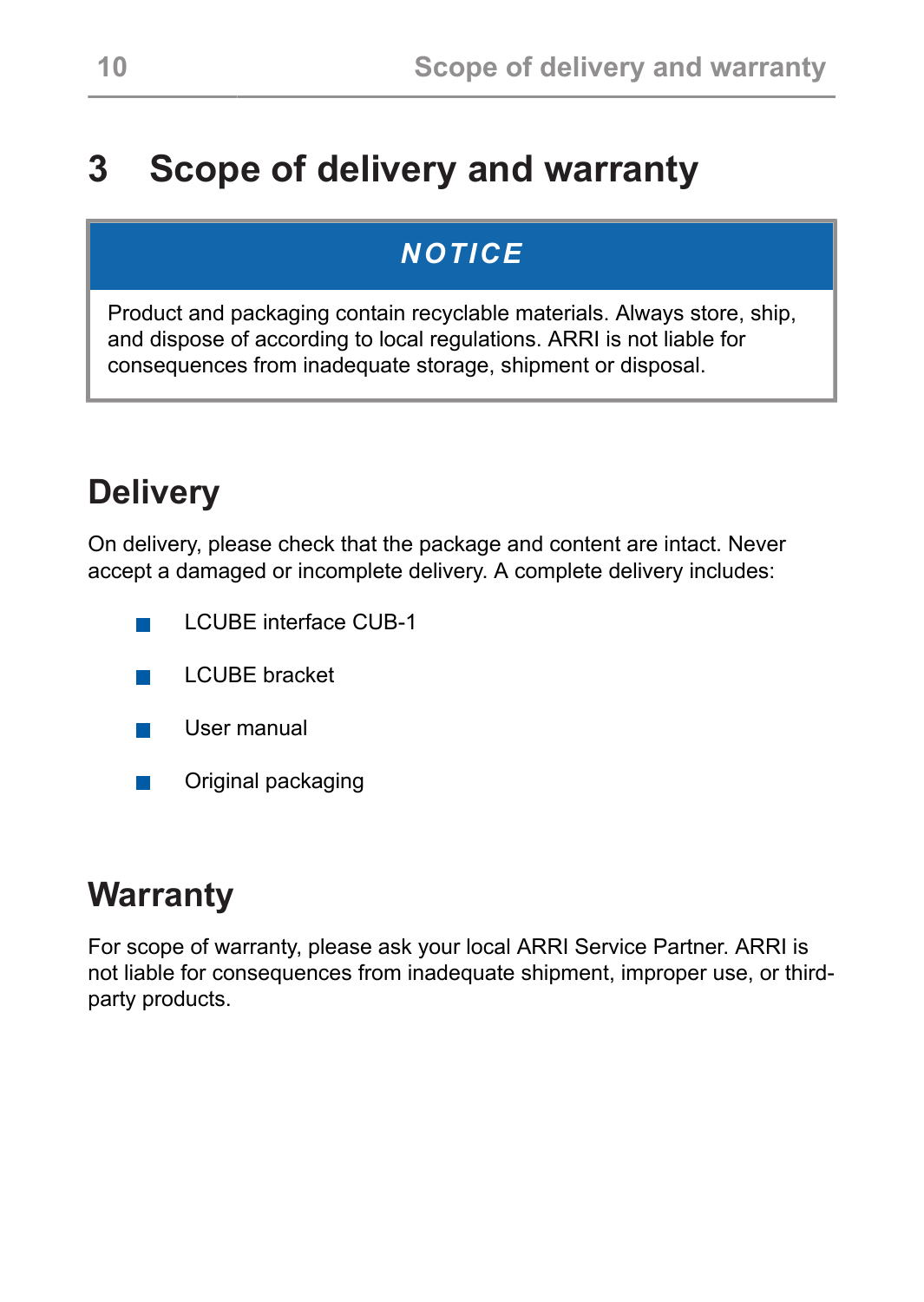# <span id="page-10-0"></span>**4 LBUS**

LBUS is an ARRI/cmotion bus standard designed to allow multiple lens motors and control devices to communicate with each other.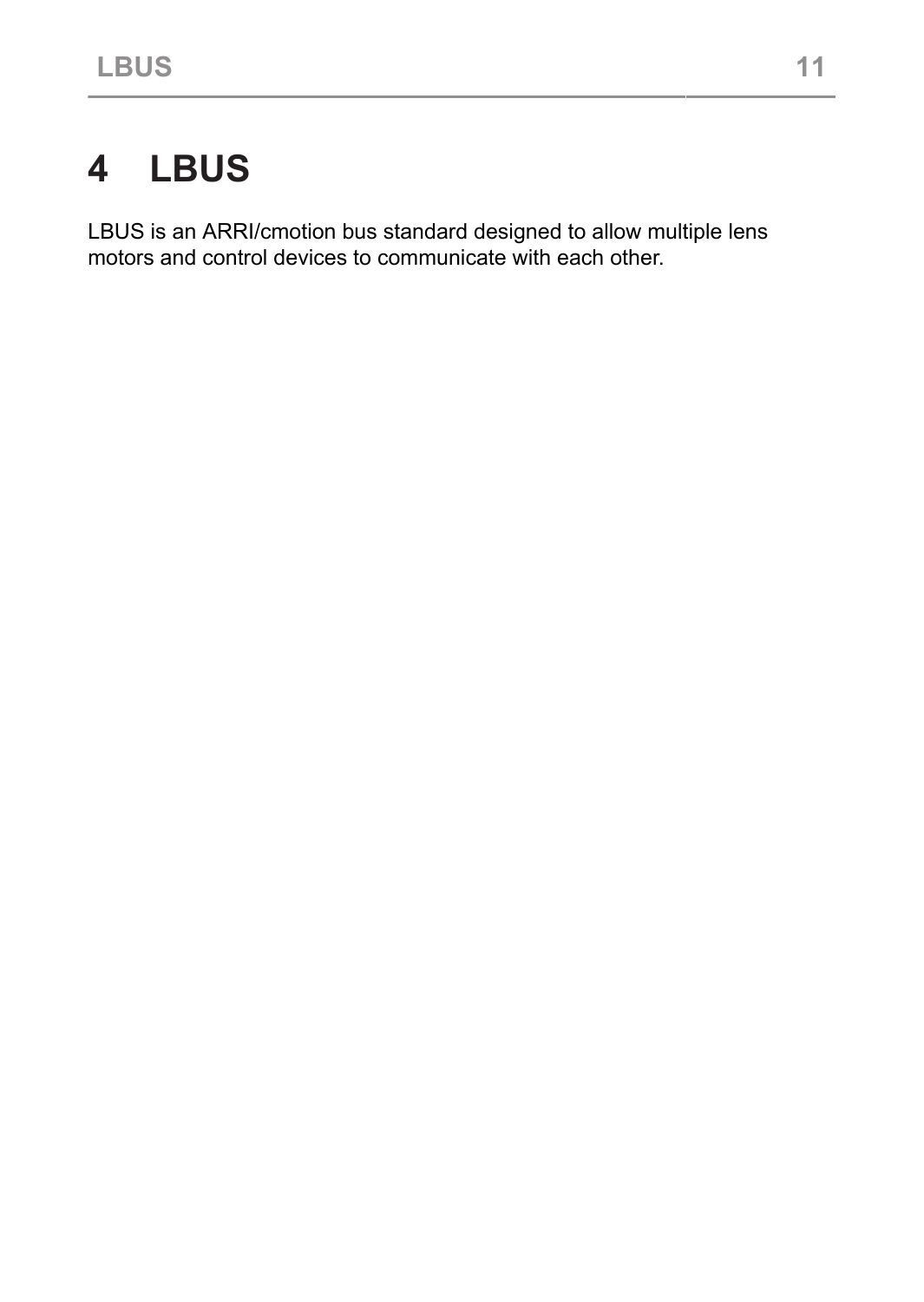# <span id="page-11-0"></span>**5 Introduction**



The LCUBE CUB-1 is a miniature signal converter that converts LBUS protocols to serial protocols and vice versa. It is multi-purpose protocol converter that will prove useful for many different functions and many different camera setups.

#### **Main features**

- Converts serial protocol (RS232, RS485, RS422) to LBUS and vice  $\mathcal{L}_{\mathcal{A}}$ versa
- $\mathcal{L}_{\mathcal{A}}$ Super small and lightweight (~60g/2.11oz incl. LCUBE Bracket)
- Daisy-chainable via LBUS $\mathcal{L}_{\mathcal{A}}$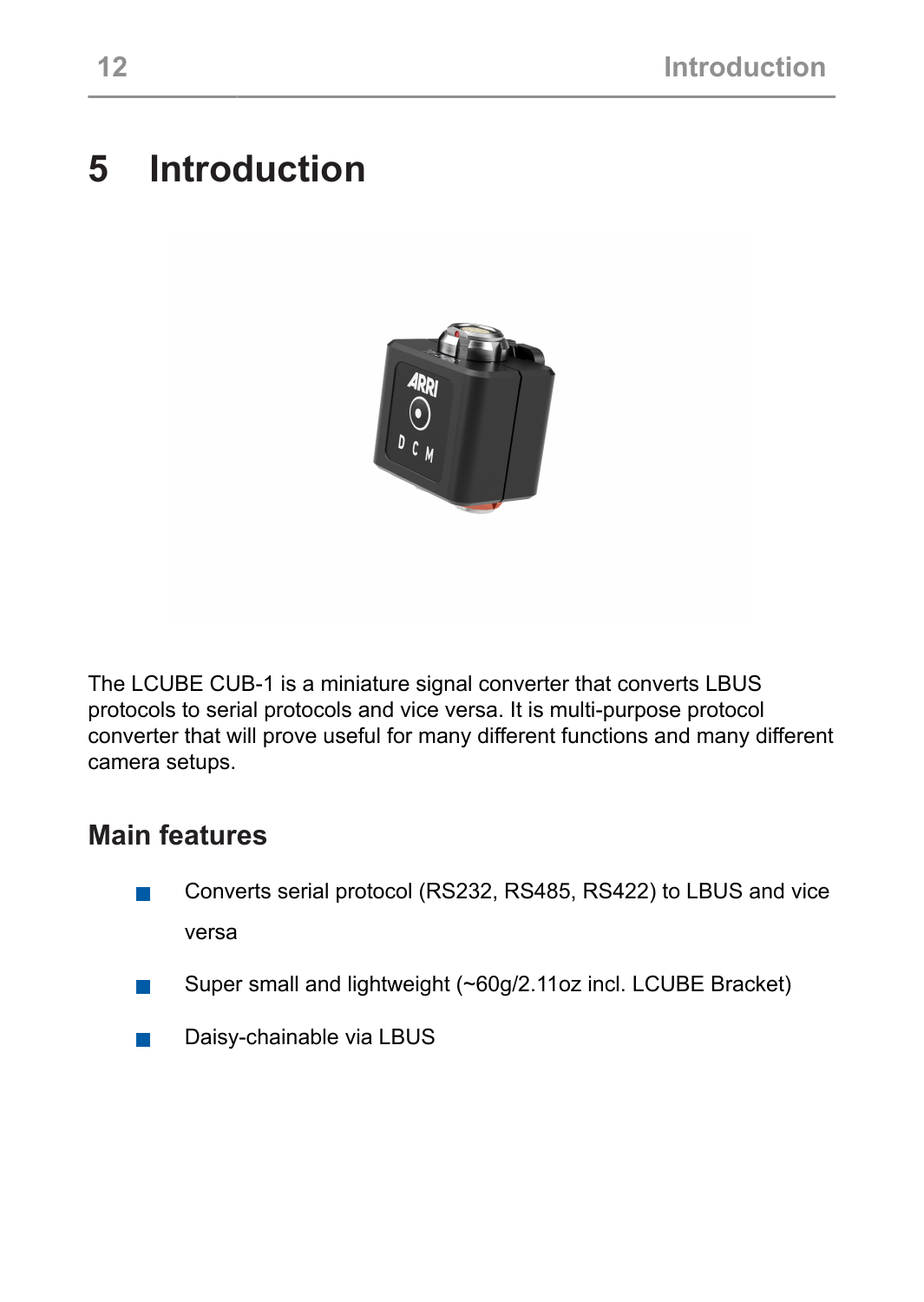# <span id="page-12-0"></span>**5.1 Sample setups**

ALEXA Mini with UDM and Master Grips

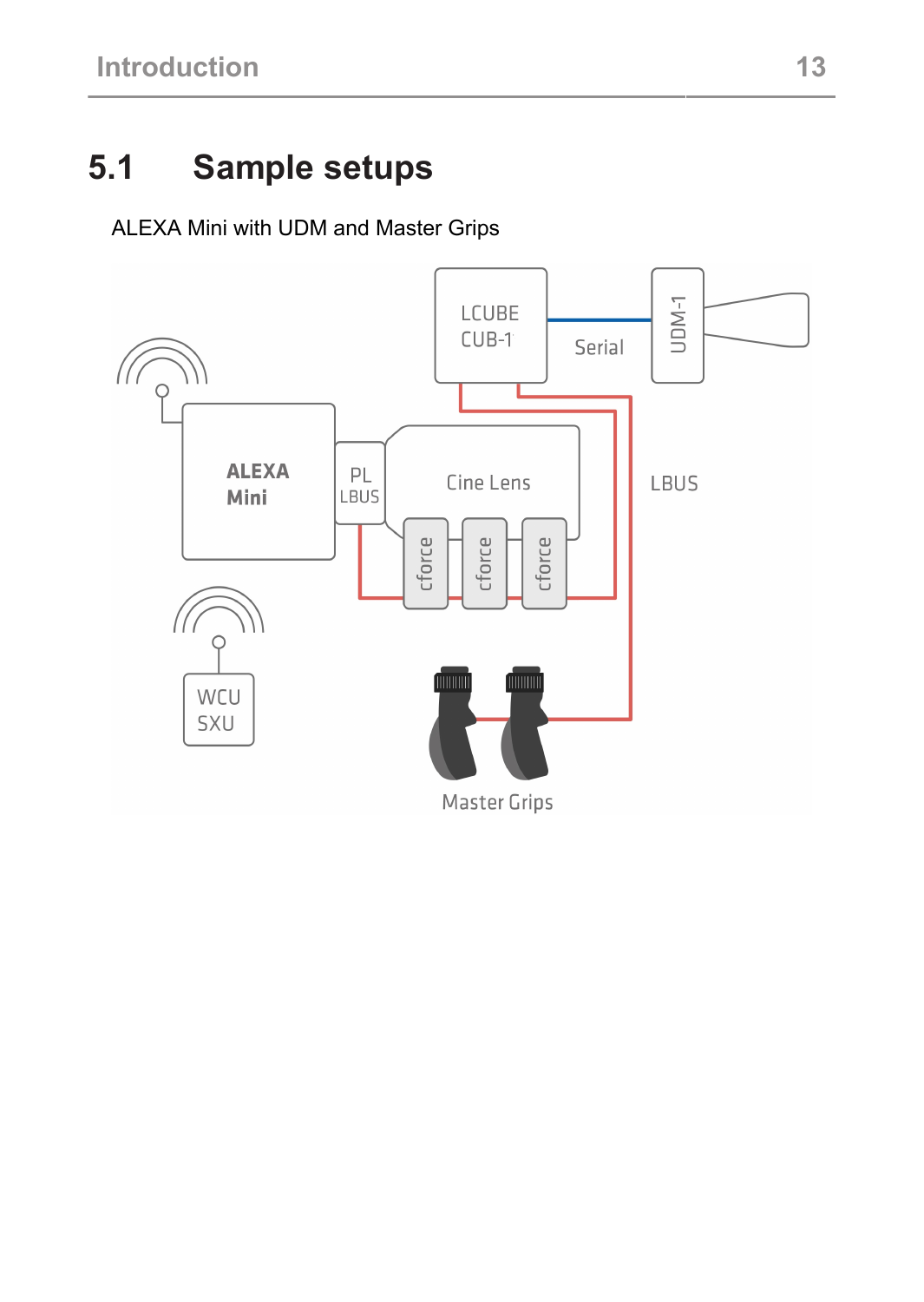

#### 3rd party camera with ENG lens and Master Grips

#### 3rd party camera with cine lens and Master Grips

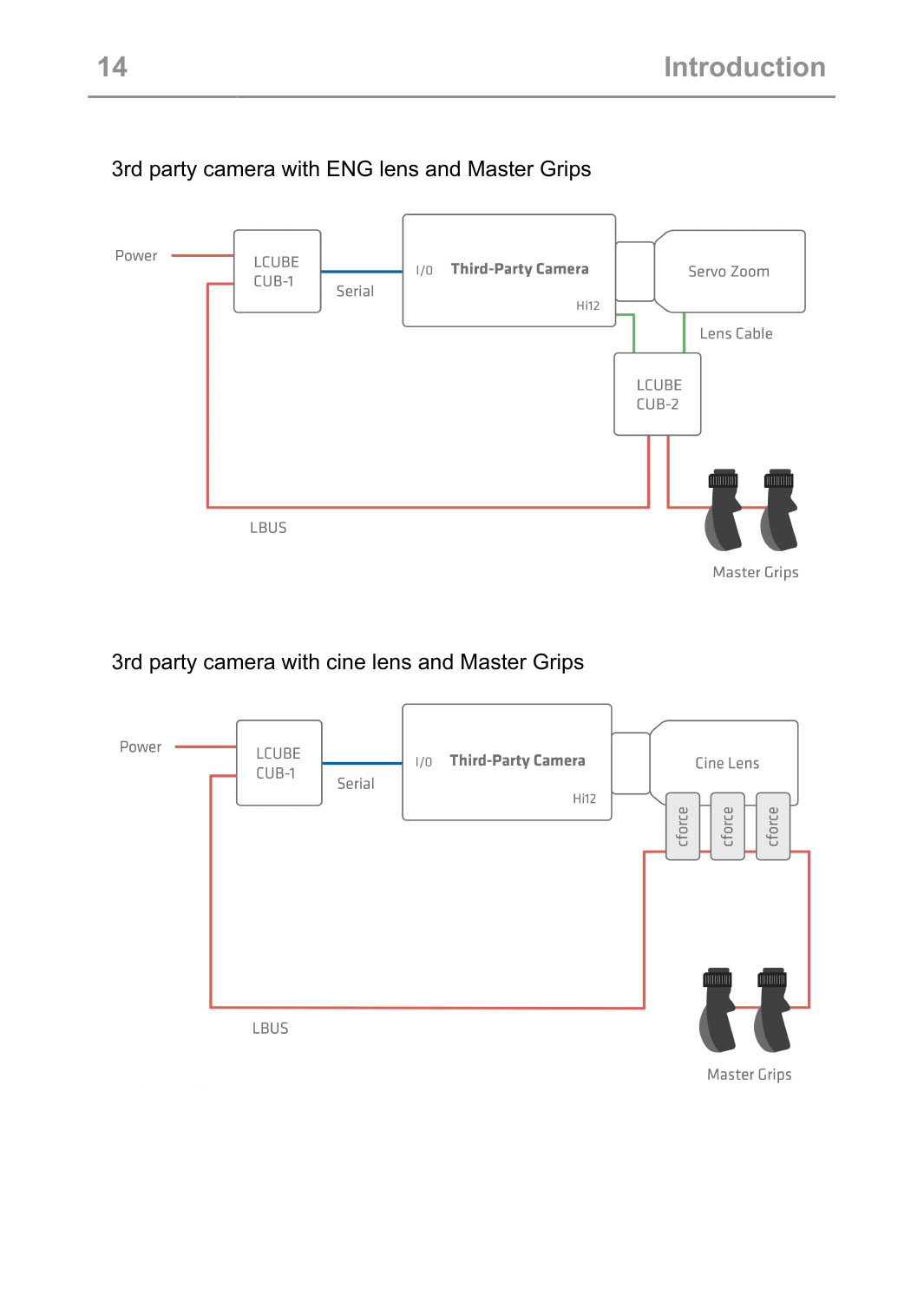# <span id="page-14-0"></span>**6 Layout**

- 1 Serial connector
- 2 Setup button
- 3 Distance, Camera, Motor indicator
- 4 LBUS connectors



# <span id="page-14-1"></span>**6.1 LCUBE status**

The LED of the SETUP button indicates the current adaptor status.

| LED                | <b>Status</b>                      |
|--------------------|------------------------------------|
| Solid green        | Device is ready, no warnings       |
| Green/red flashing | No serial communication            |
| Solid red          | Adaptor power supply is below 11V  |
| Red flashing       | No LBUS data is available          |
| Blue flashing      | Device is executing the bootloader |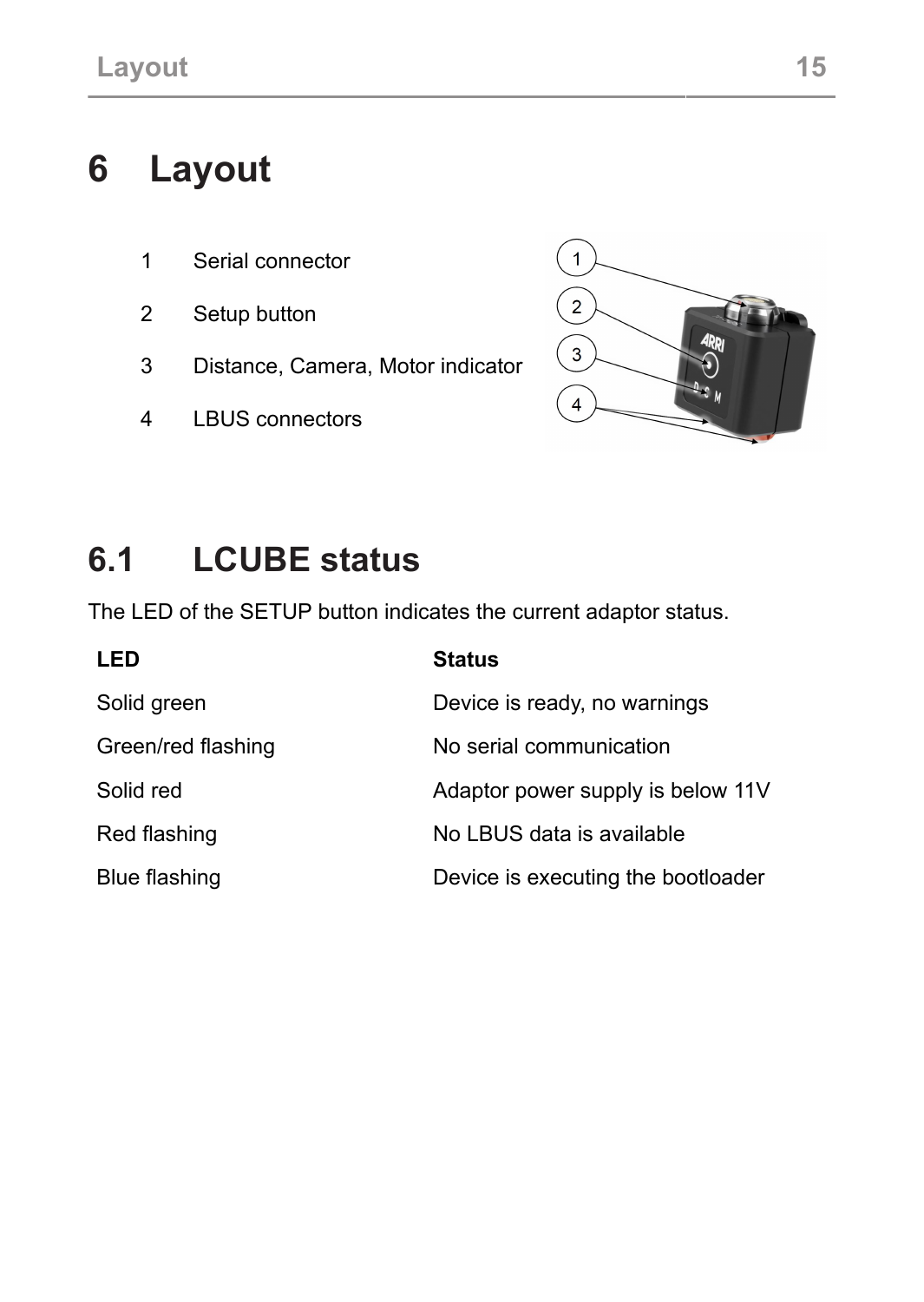#### <span id="page-15-0"></span>**6.2 Setup button**

#### **Adaptor assignment**

Most accessories are automatically recognized by special coded cables or the serial data. The assignment is automatically made by the LCUBE.

Press the SETUP button momentarily to indicate the current assignment. The **D**(istance), **C**(amera) or **M**(otor) indicator underneath the SETUP button will light up for three seconds. If there is no serial connection established, DCM indicators are flashing for three seconds.

Press the SETUP button momentarily again to change the assignment. Toggle through until you reach the desired setting.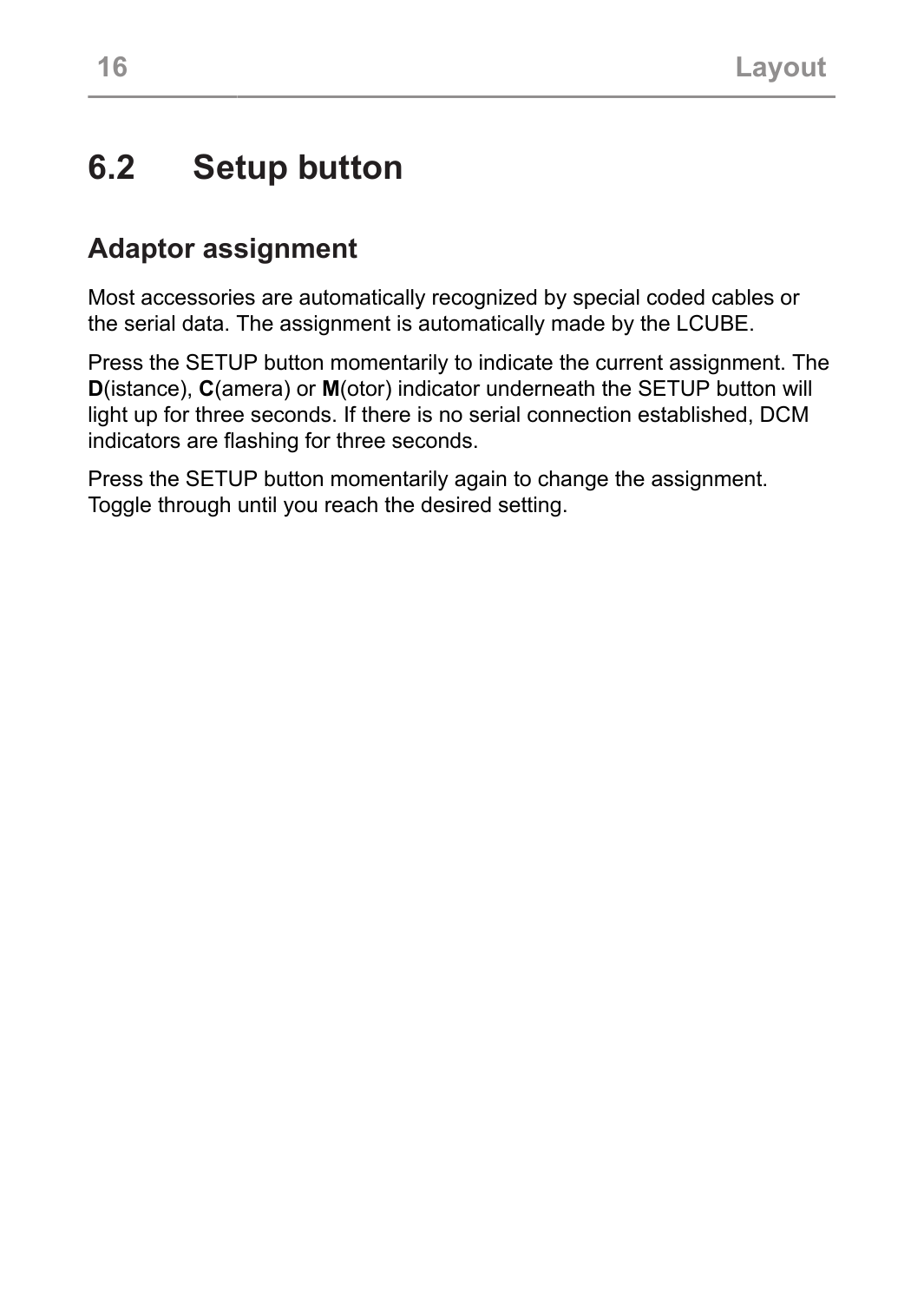# <span id="page-16-0"></span>**7 Operation**

<span id="page-16-1"></span>The CUB-1 can operate in three different modes:

# **7.1 Distance**

The distance mode converts serial distance readings and streams it to all LBUS devices.

<span id="page-16-2"></span>Connect a UDM-1 or similar device like the Cine Tape Measure to the CUB-1. If a serial data stream is detected, the indication letter **D** is illuminated.

# **7.2 Camera**

The camera mode is for controlling 3rd party camera. Rec start/stop and user buttons.

<span id="page-16-3"></span>[See "Compatibility", page 24](#page-23-0) for further information about 3rd party cameras.

# **7.3 Motor**

The motor mode allows the control of the motors via RS232. For information about the protocol contact the ARRI service team. [service@arri.com](mailto:service@arri.com)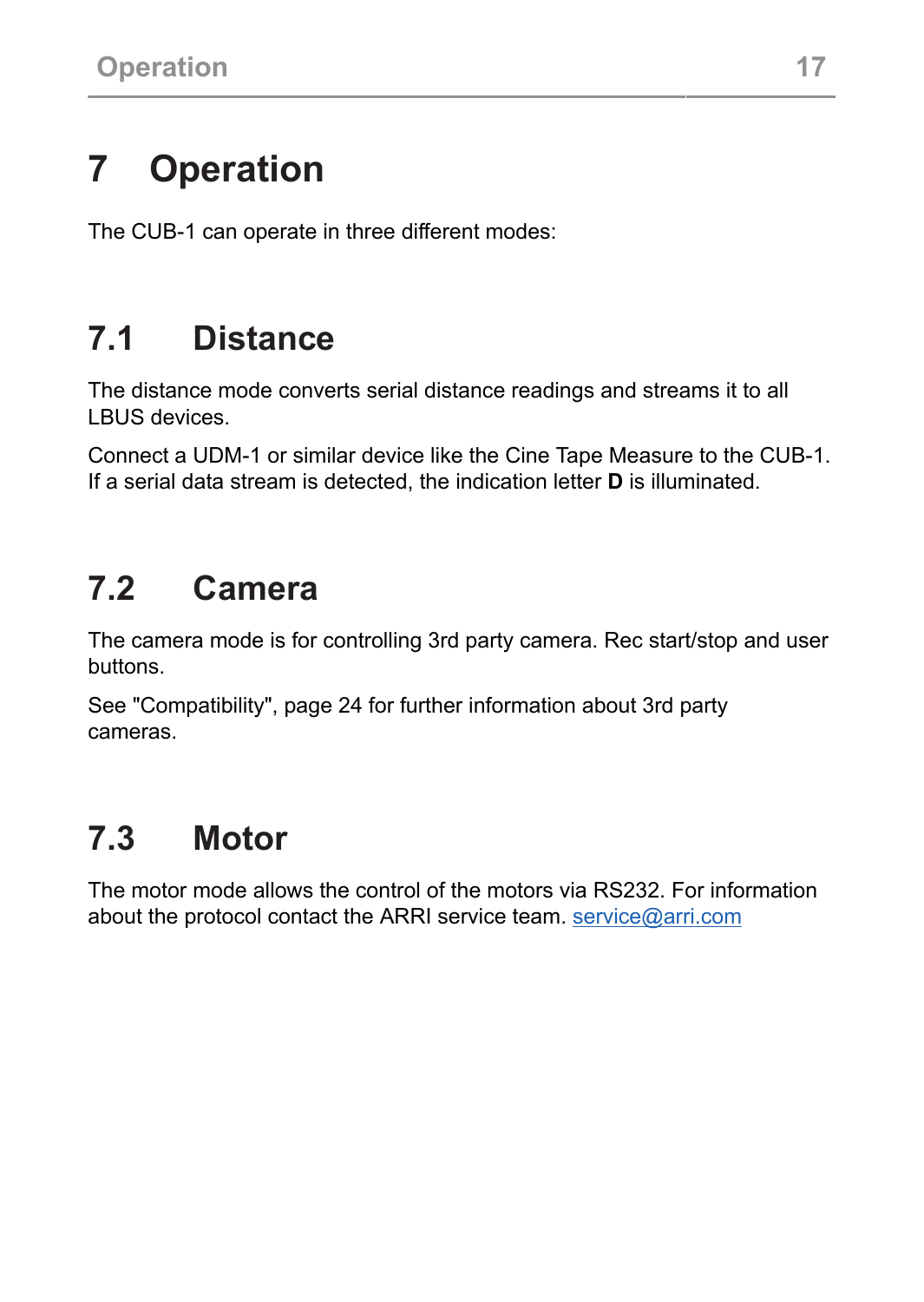# <span id="page-17-0"></span>**8 Software update**

The LCUBE CUB-1 can be updated from external devices through its LBUS interface.

The following devices provide update functionalities for LCUBE CUB-1:

- ARRI Wireless Compact Unit WCU-4  $\overline{\phantom{a}}$
- ARRI Active Motor Controller AMC-1 **T**
- ARRI Universal Motor Controller UMC-4
- $\mathcal{L}_{\mathcal{A}}$ cmotion compact hand unit
- cmotion cworld

Please refer to the respective user manuals for further information.

#### **WARNING!**

Before starting the update, make sure that there are no devices connected to the LCUBE CUB-1, except LBUS devices necessary for the update itself.

### **WARNING!**

Do not switch off power and do not remove the storage media during the update, as this may damage the LCUBE CUB-1.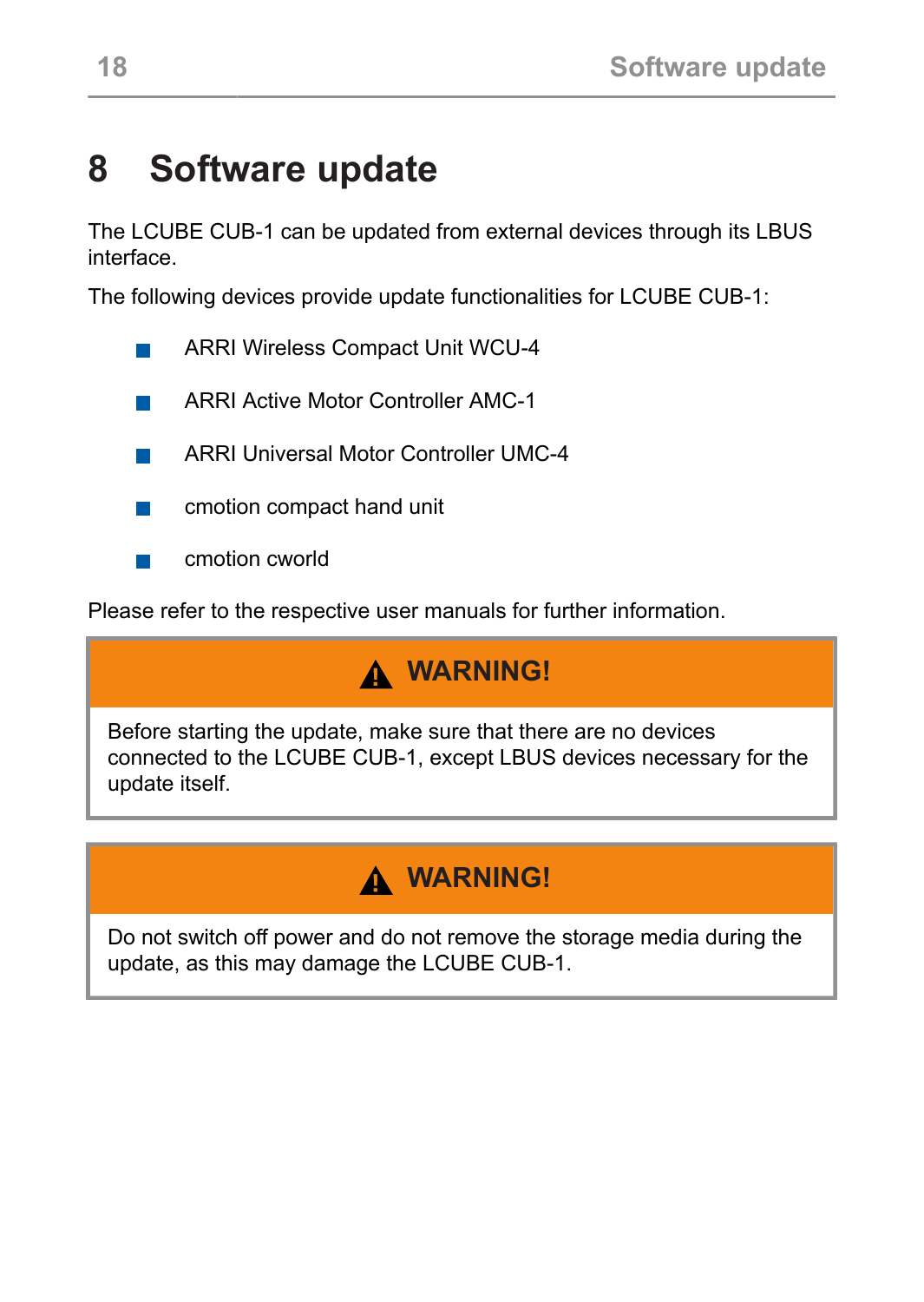# <span id="page-18-1"></span><span id="page-18-0"></span>**9 Appendix**

# **9.1 Part numbers**

#### **Part numbers**

| K0.0010104<br>(equals<br>K0.0010104) | <b>LCUBE CUB-1 Basic Set</b>                                                                 |
|--------------------------------------|----------------------------------------------------------------------------------------------|
| contains                             |                                                                                              |
| K2.0008630                           | <b>LCUBE CUB-1</b>                                                                           |
| K2.0009620                           | <b>LCUBE Bracket</b><br>Quick release bracket with 3/8" screw for<br><b>LCUBE</b> converters |

### *NOTICE*

The LCUBE CUB-1 Basic Set does not include an LBUS cable. LBUS cables are available in various lengths and need to be ordered separately.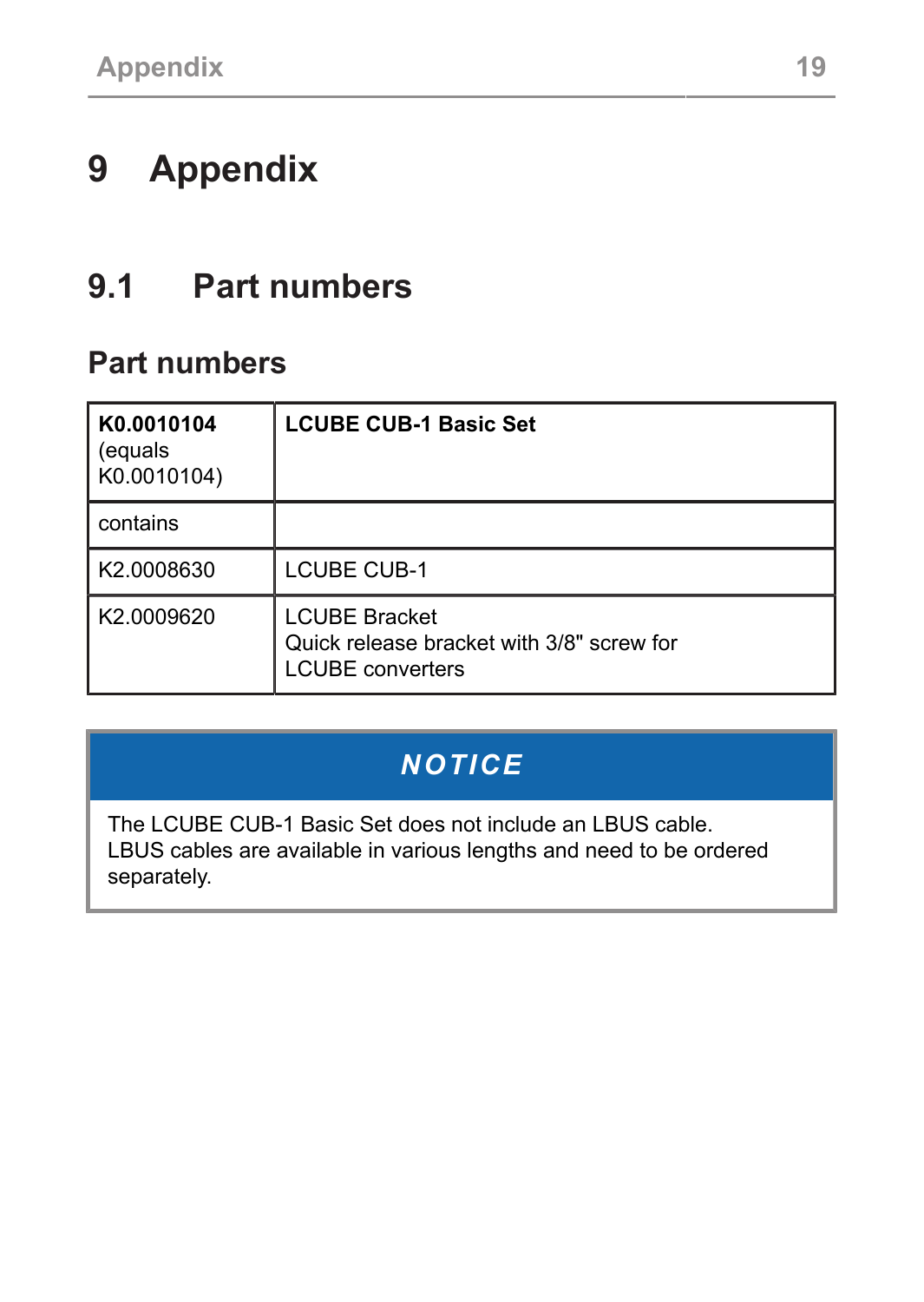### **Mechanical accessories**

K2.0009620 LCUBE bracket (included)



K2.0006176 CLM-5/cforce mini clamp console 19/15 mm (not included)

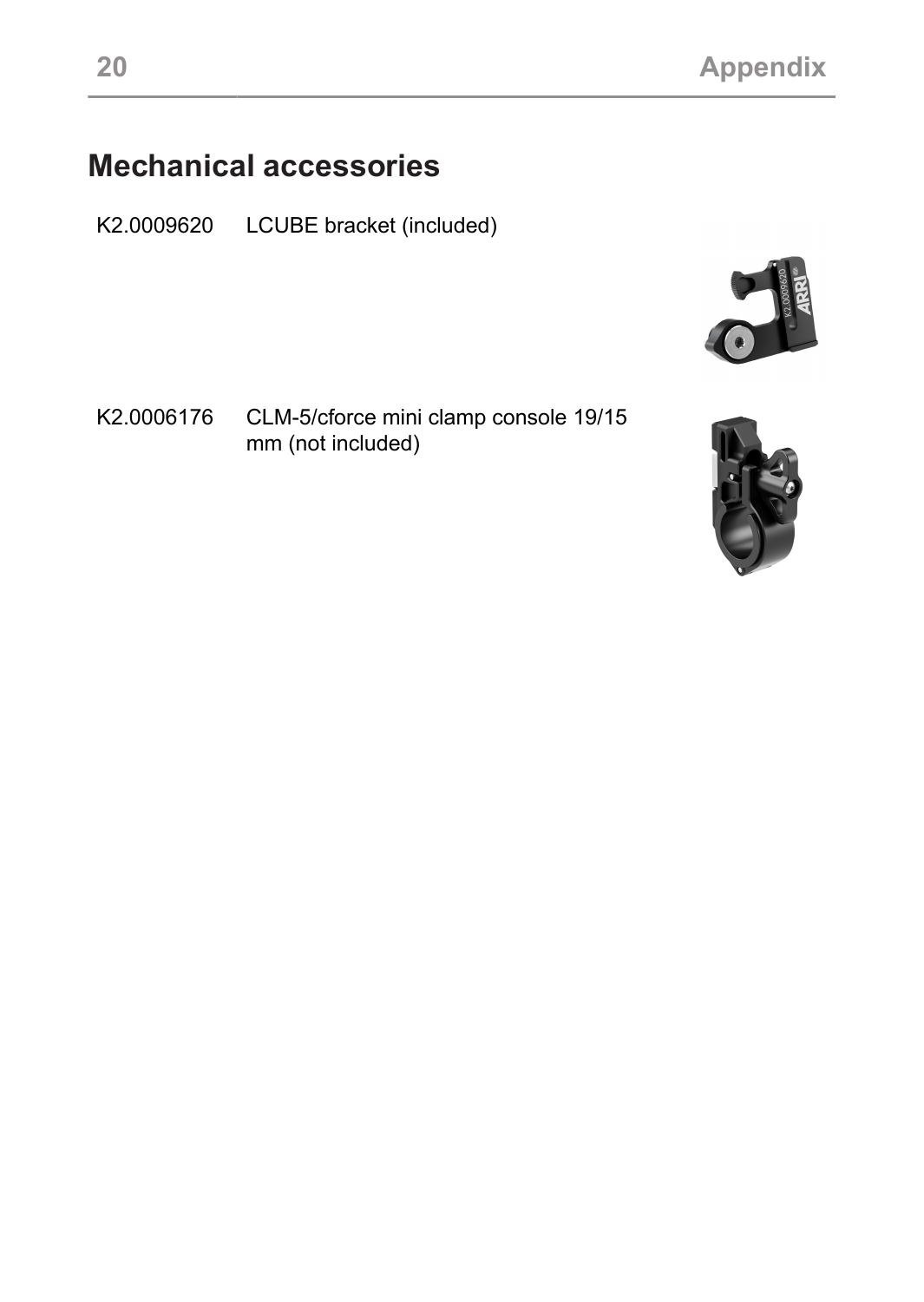# **LBUS cables**

| K2.0006749 | Cable LBUS 0,2 m/8" LCB-3                                  |
|------------|------------------------------------------------------------|
| K2.0006750 | Cable LBUS 0,3 m/1 ft LCB-4                                |
| K2.0006751 | Cable LBUS 0.5 m/1.6 ft LCB-A                              |
| K2.0006752 | Cable LBUS 0,8 m/2.6 ft LCB-1                              |
| K2.0006753 | Cable LBUS 1,5 m/5 ft LCB-5                                |
| K2.0006754 | Cable LBUS 3 m/10 ft LCB-1-01                              |
| K2.0006755 | Cable LBUS 6 m/20 ft LCB-2                                 |
| K2.0006756 | Cable LBUS 15 m/49 ft LCB-1-15                             |
| K2.0007318 | Cable LBUS to LCS 0,8 m/2.6 ft                             |
| K2.0006757 | Cable LBUS to D-Tap 1,2 m/4 ft LPS-7-01                    |
| K2.0006758 | Cable LBUS to D-Tap 0,8 m/2.6 ft LPS-7                     |
| K2.0006759 | Cable LBUS to RS 0,8 m/2.6 ft LPS-1                        |
| K2.0006760 | Cable LBUS to XLR-4 0.8 m/2.6 ft LPS-6                     |
| K2.0012630 | Cable LBUS (2x angled), 0,8 m/2.6 ft                       |
| K2.0013042 | Cable LBUS (angled, straight), 0,35 m/1.15 ft              |
| K2.0013041 | Cable LBUS (angled, straight), 1 m/3.3 ft                  |
| K2.0013040 | Cable LBUS (2x angled), 0,6 m/2 ft                         |
| K2.0013043 | Cable LBUS (angled, straight), 0,8 m/2.6 ft                |
| K2.0013044 | Cable LBUS (angled) to LCS 0,8 m/2.6 ft                    |
| K2.0012785 | Cable LBUS (2x angled), 0,2 m/8"                           |
| K2.0009643 | Cable AMIRA/ALEXA MINI EXT to LBUS (straight) 0,8 m/2.6 ft |
| K2.0012628 | Cable AMIRA/ALEXA MINI EXT to LBUS (angled) 0,8 m/2.6 ft   |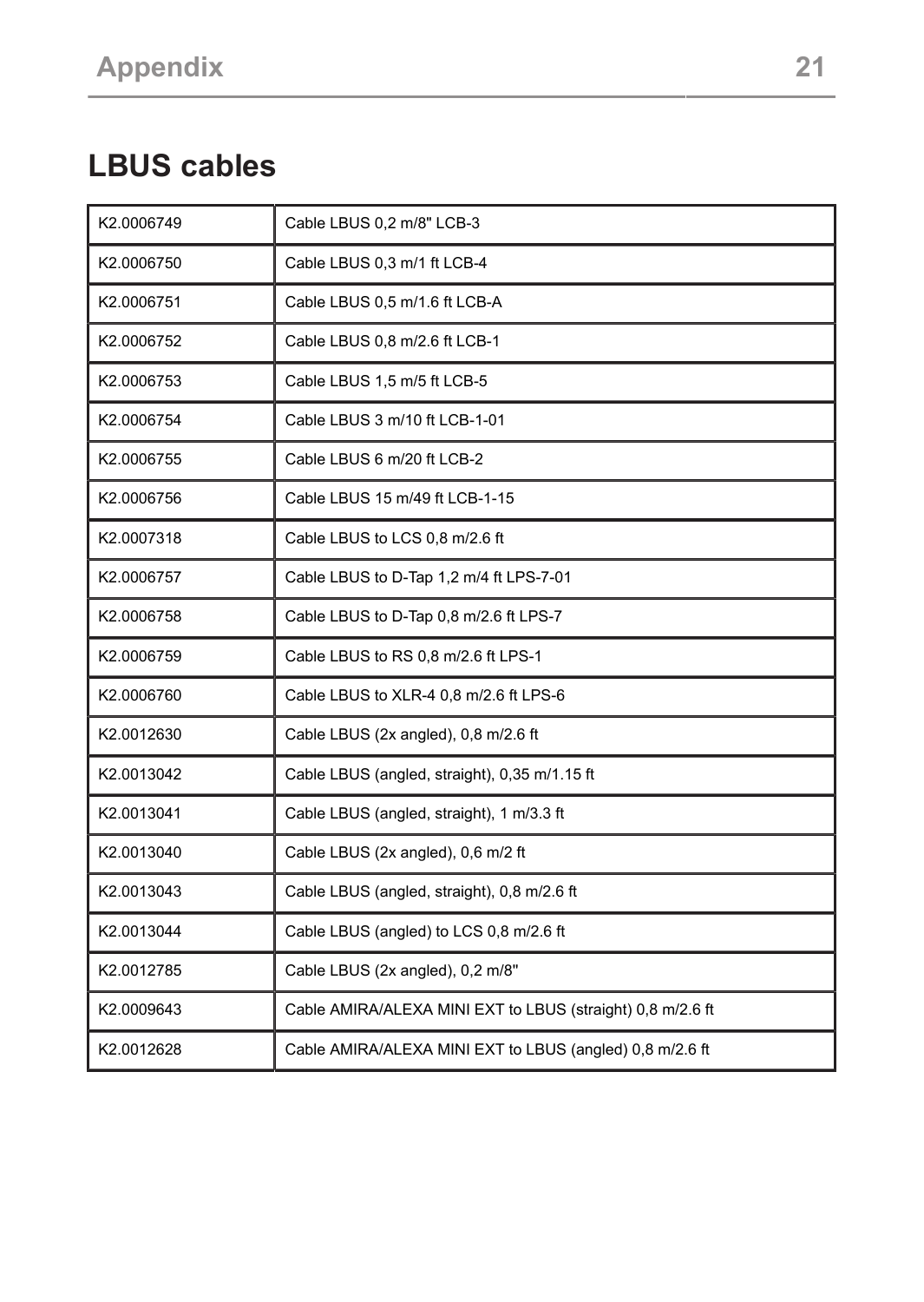# **DANGER!**

#### **Risk of fire!**

Short-circuits and back currents to power supplies/batteries may entail lethal damage!

Always use original ARRI/cmotion LBUS cables to external power sources (D-Tap, XLR)! ARRI/cmotion LBUS cables to external power sources provide a protection circuit to prevent back currents to power supplies/batteries.

#### **Serial cables**

| K2.0012631 | Cable CUB-1 to F5/F55 cameras 0.8m/2.6ft |
|------------|------------------------------------------|
| K2.0012632 | Cable CUB-1 to RED cameras 0.4m/1.3ft    |
| K2.0012633 | Cable CUB-1 to LANC 0.4m/1.3ft           |
| K2.65144.0 | Cable UDM to UMC/CUB-1 1.5m/5ft          |
| K2.0003624 | Cable UMC-RS232                          |
| K2.65063.0 | Kabel UMC zu Cine Tape Measure           |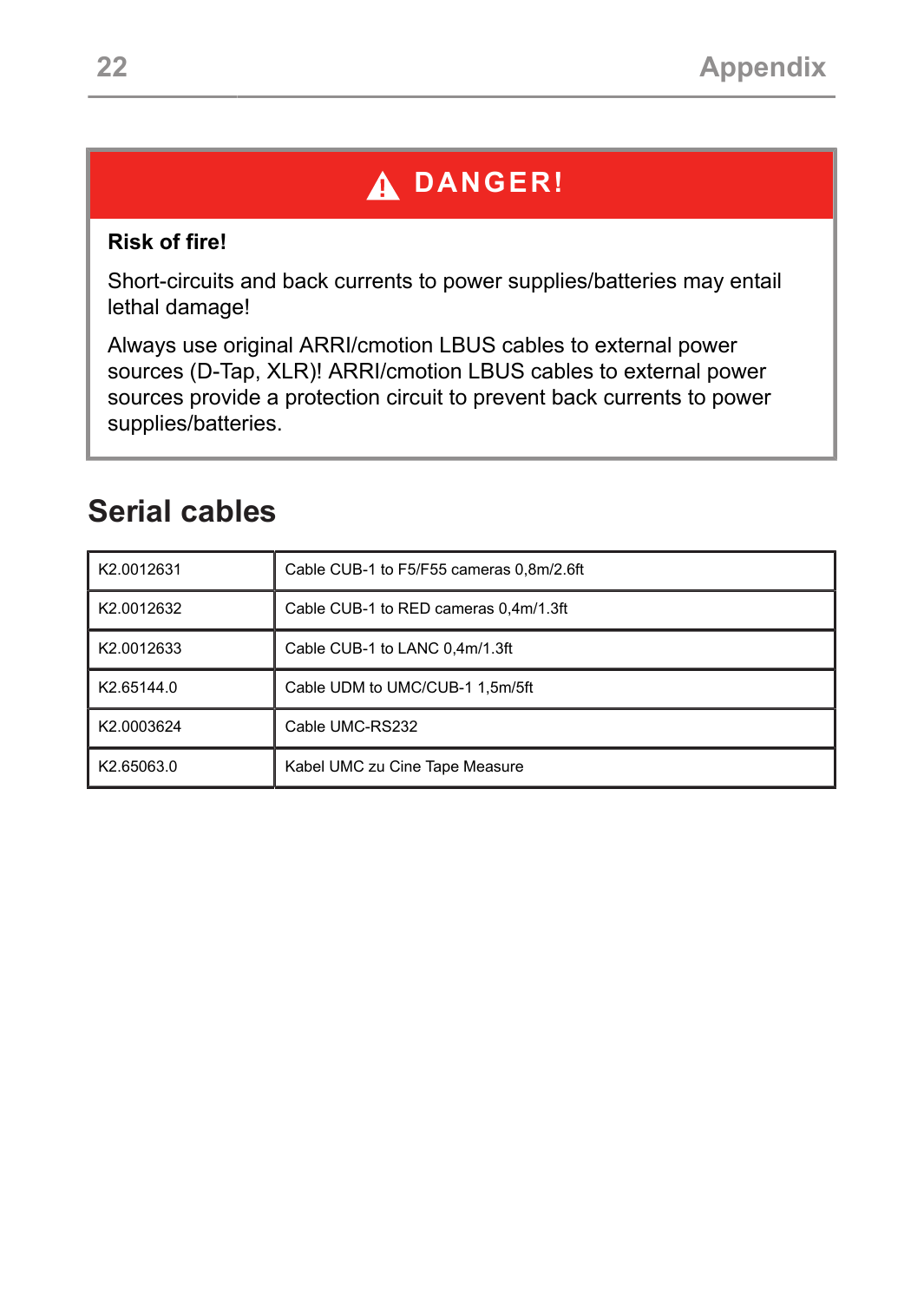# <span id="page-22-0"></span>**9.2 Pinouts**

#### **LBUS connector**



| 1 GND   | Ground                  |
|---------|-------------------------|
| 2 CAN-L | CAN bus                 |
| 3 V-BAT | Power supply in-/output |
| 4 CAN-H | CAN bus                 |

#### **Serial connector**



 $\overline{4}$ 

| 1              | <b>GND</b>             | Ground                                       |
|----------------|------------------------|----------------------------------------------|
| $\overline{2}$ | V-IN                   | Battery supply in-/output                    |
| 3              | TxD<br>Tx-<br>RXTX-N   | <b>RS232</b><br><b>RS422</b><br><b>RS485</b> |
| 4              | RxD<br>$RX+$<br>RXTX-P | RS232<br><b>RS422</b><br><b>RS485</b>        |
| 5              | $TX+$                  | <b>RS422</b>                                 |
| 6              | RX-                    | <b>RS422</b>                                 |
| 7              | CABLE-ID               | Analog input                                 |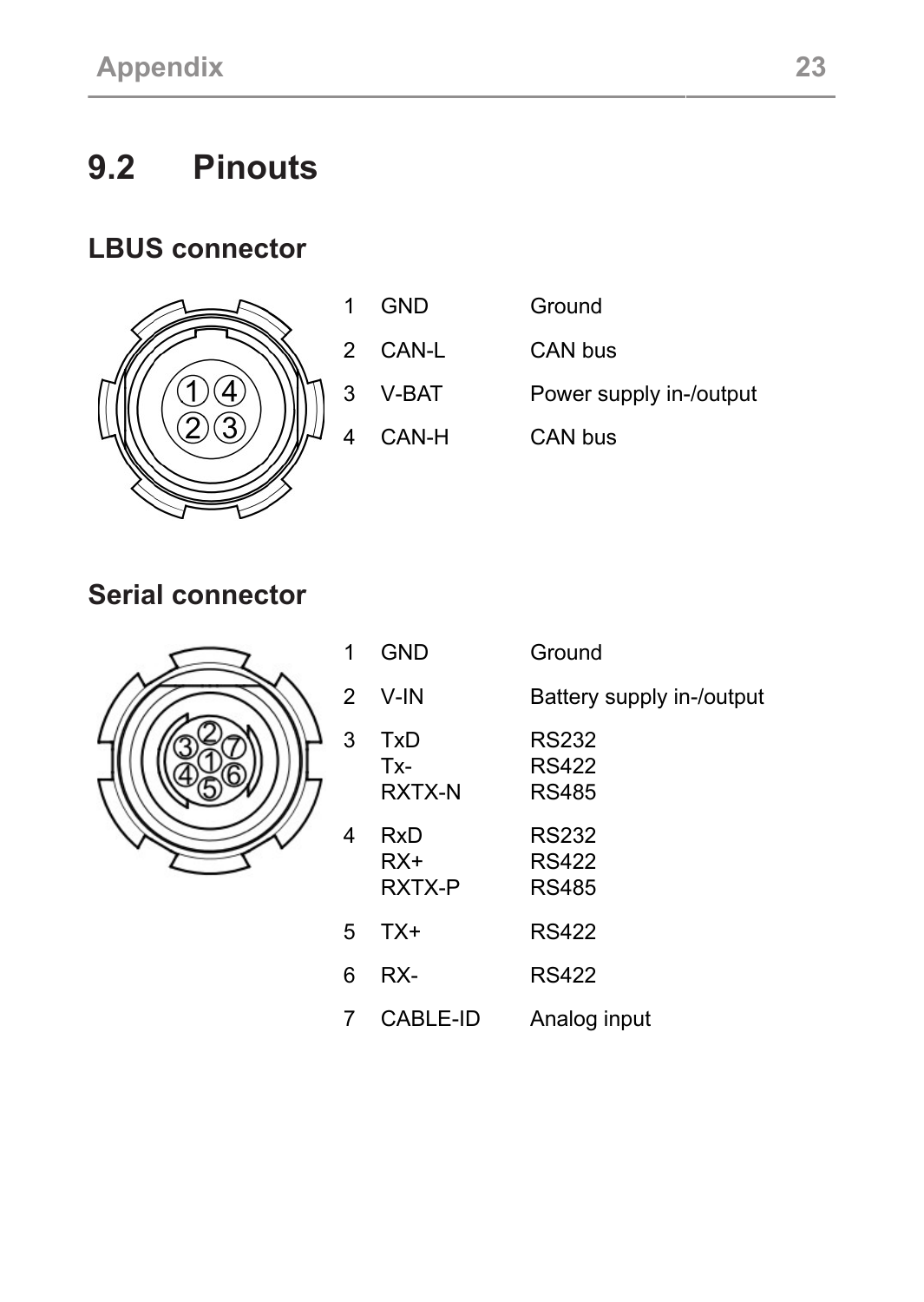### <span id="page-23-0"></span>**9.3 Compatibility**

#### <span id="page-23-1"></span>**9.3.1 Distance measuring devices**

ARRI UDM-1 Universal distance measure

Cinematography Electronics CTM CINE TAPE MEASURE

#### <span id="page-23-2"></span>**9.3.2 Cameras**

| Camera              | <b>Distance</b><br><b>Measure</b> | <b>REC</b><br><b>Start/Stop</b> | <b>User</b><br><b>Buttons</b> |  |
|---------------------|-----------------------------------|---------------------------------|-------------------------------|--|
| <b>ARRI</b>         |                                   |                                 |                               |  |
| <b>ALEXA Mini</b>   | <b>YES</b>                        |                                 |                               |  |
| <b>AMIRA</b>        |                                   |                                 |                               |  |
| 3rd party           |                                   |                                 |                               |  |
| Sony F5/F55         |                                   | <b>YES</b>                      |                               |  |
| Red Epic/<br>Dragon |                                   | <b>YES</b>                      | <b>YES</b>                    |  |

# <span id="page-23-3"></span>**9.4 Specifications**

| Temperature range:   | $-20$ to $+50^{\circ}$ C (-4 to $+122^{\circ}$ F) |
|----------------------|---------------------------------------------------|
| Supply voltage:      | 12 - 34 V                                         |
| Current consumption: | 20mA @ 24 V                                       |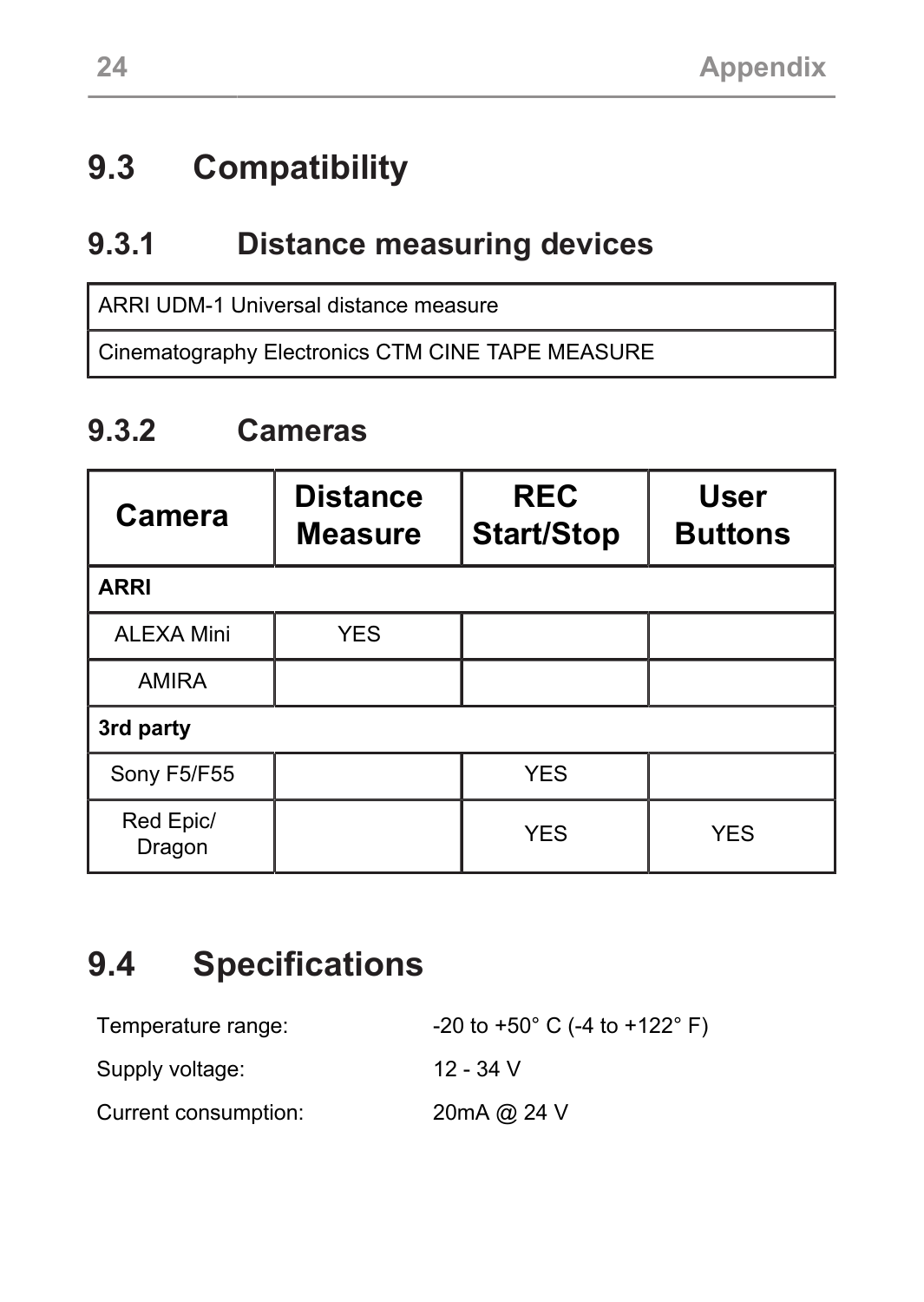# <span id="page-24-0"></span>**9.4.1 Interface standards**

The LCUBE CUB-1 provides following standardised serial interfaces:

RS232

RS422

RS485

# <span id="page-24-1"></span>**9.4.2 Dimensions and weight**

#### **Dimensions**





#### **Weight**

CUB-1: 47g/1.66oz

LCUBE Bracket: 13g/0.46oz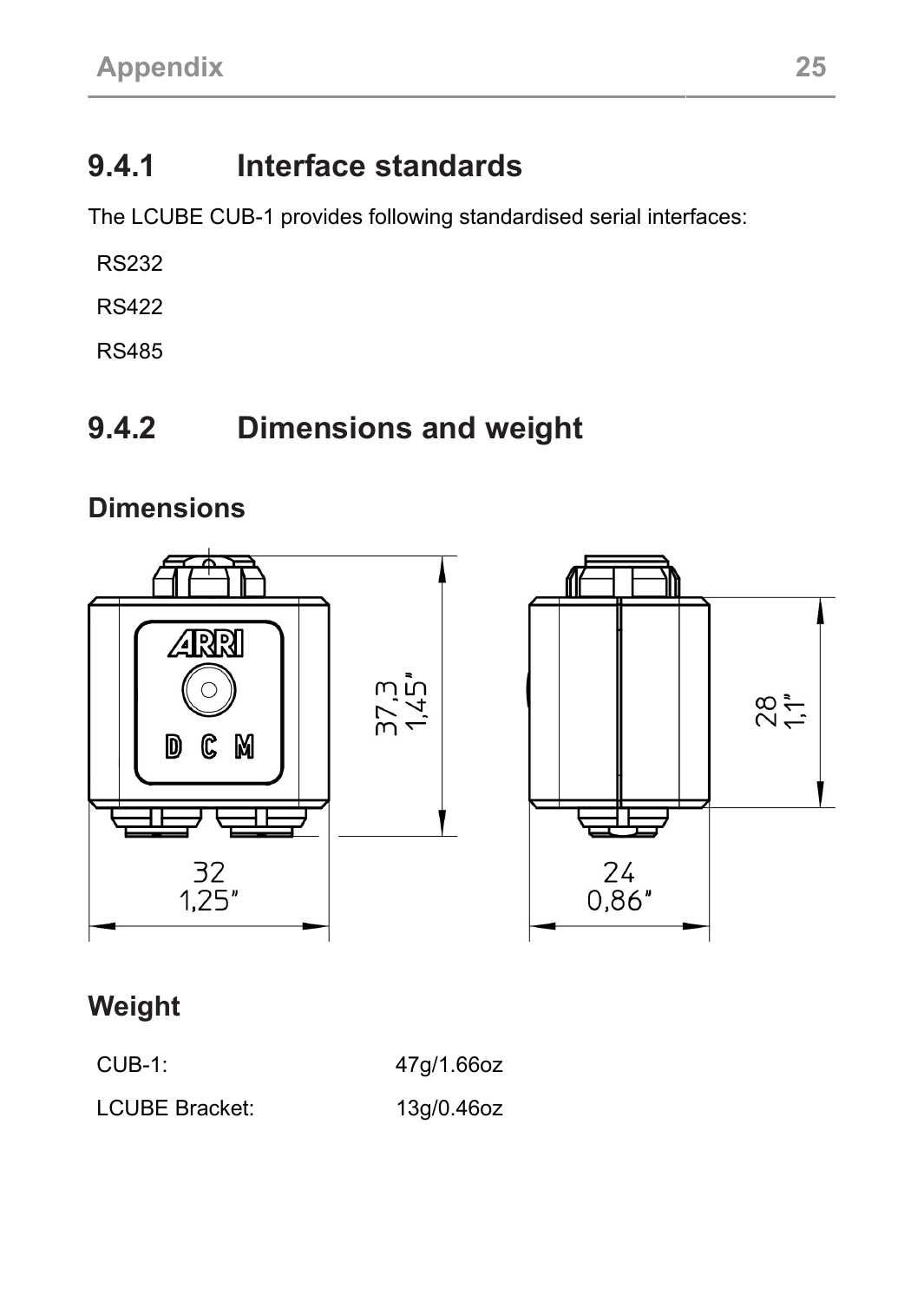#### <span id="page-25-0"></span>**9.5 Service contacts**

**Munich, Germany**

Arnold & Richter Cine Technik +49 89 3809 2121 service@arri.de Business hours: Mo. - Fr. 9:00 - 17:00 (CET)

**London, Great Britain**

ARRI CT Limited +44 1895 457 051 service@arri-ct.com Business hours: Mo. - Thu. 9:00 - 17:30 Fr. 9:00 - 17:00 (GMT)

**Burbank, USA** ARRI Inc. West Coast +1 877 565 2774 service@arri.com Business hours: Mo. - Fr. 8:15 - 17:00 (PST)

**Mississauga, Canada** ARRI Canada Limited +1 416 255 3335 service@arri.com Business hours:

Mo. - Fr. 8:30 - 17:00 (EDT)

**Beijing, China** ARRI China Co. Limited +86 10 5900 9680 service@arrichina.com Business hours: Mo. - Fr. 9:00 - 18:00 (CST) **Vienna, Austria**

ARRI Cine + Video Geräte Ges m b H +43 1 8920107 30 service@arri.at Business hours: Mo. - Fr. 9:00 - 17:00 (CET)

**Milan, Italy** ARRI Italia Srl. +39 (02) 262 271 75 info@arri.it Business hours: Mo. - Fr. 9:00 - 18:00 (CET)

**New York, USA** ARRI Inc. East Coast +1 877 565 2774 service@arri.com Business hours: Mo. - Fr. 8:00 - 17:30 (EST)

**Hong Kong, China** ARRI Asia Limited +852 2537 4266 service@arriasia.hk Business hours: Mo. - Fr. 10:00 - 18:30 (HKT)

**Sydney, Australia** ARRI Australia Pty Ltd +61 2 9855 4305 service@arri.com.au Business hours: Mo. - Fr. 8:00 - 18:00 (AEST)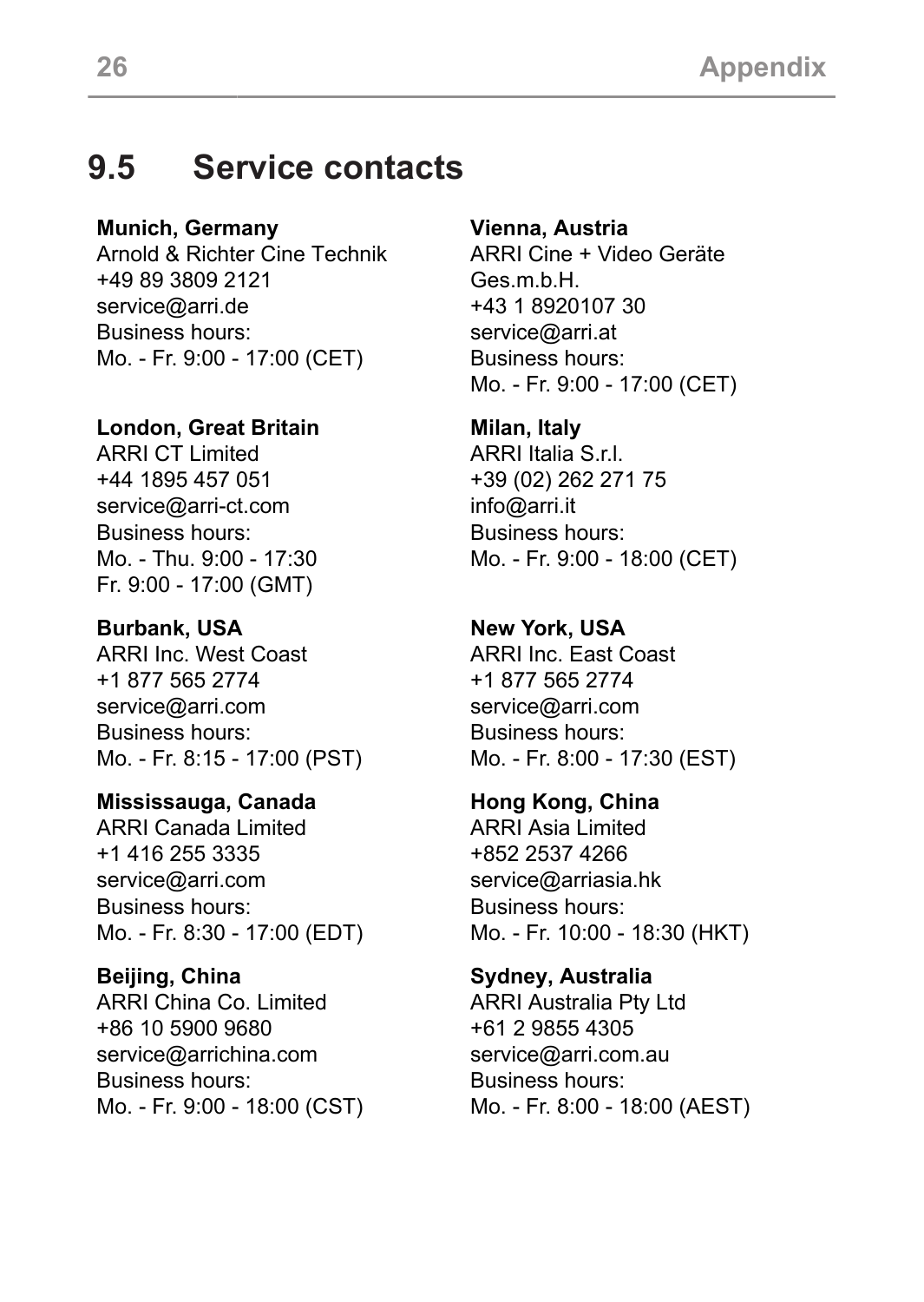# <span id="page-26-0"></span>**9.6 International declarations**

#### **EC Declaration of Conformity**

The product LCUBE CUB-1 conforms with the specifications of the following European directives:

- Directive 2014/30/EU of the European Parliament and the Council **T** of 26 February 2014 on the harmonization of the laws of the Member States relating to electromagnetic compatibility
- Directive 2011/65/EU of the European Parliament and the Council **The Second**

of 8 June 2011 on the restriction of the use of certain hazardous

substances in electrical and electronic equipment

The compliance with the requirements of the European Directives was proved by the application of the following harmonized standards:

EN 55103-1:2009; EN 55103-2:2009; EN 50581:2012 **T** 

#### **FCC Class A Statement**

Note: This equipment has been tested and found to comply with the limits for a Class A digital device, pursuant to Part 15 of the FCC Rules. These limits are designed to provide reasonable protection against harmful interference when the equipment is operated in a commercial environment. This equipment generates, uses, and can radiate radio frequency energy and, if not installed and used in accordance with the instruction manual, may cause harmful interference to radio communications. Operation of this equipment in a residential area is likely to cause harmful interference in which case the user will be required to correct the interference at his own expense.